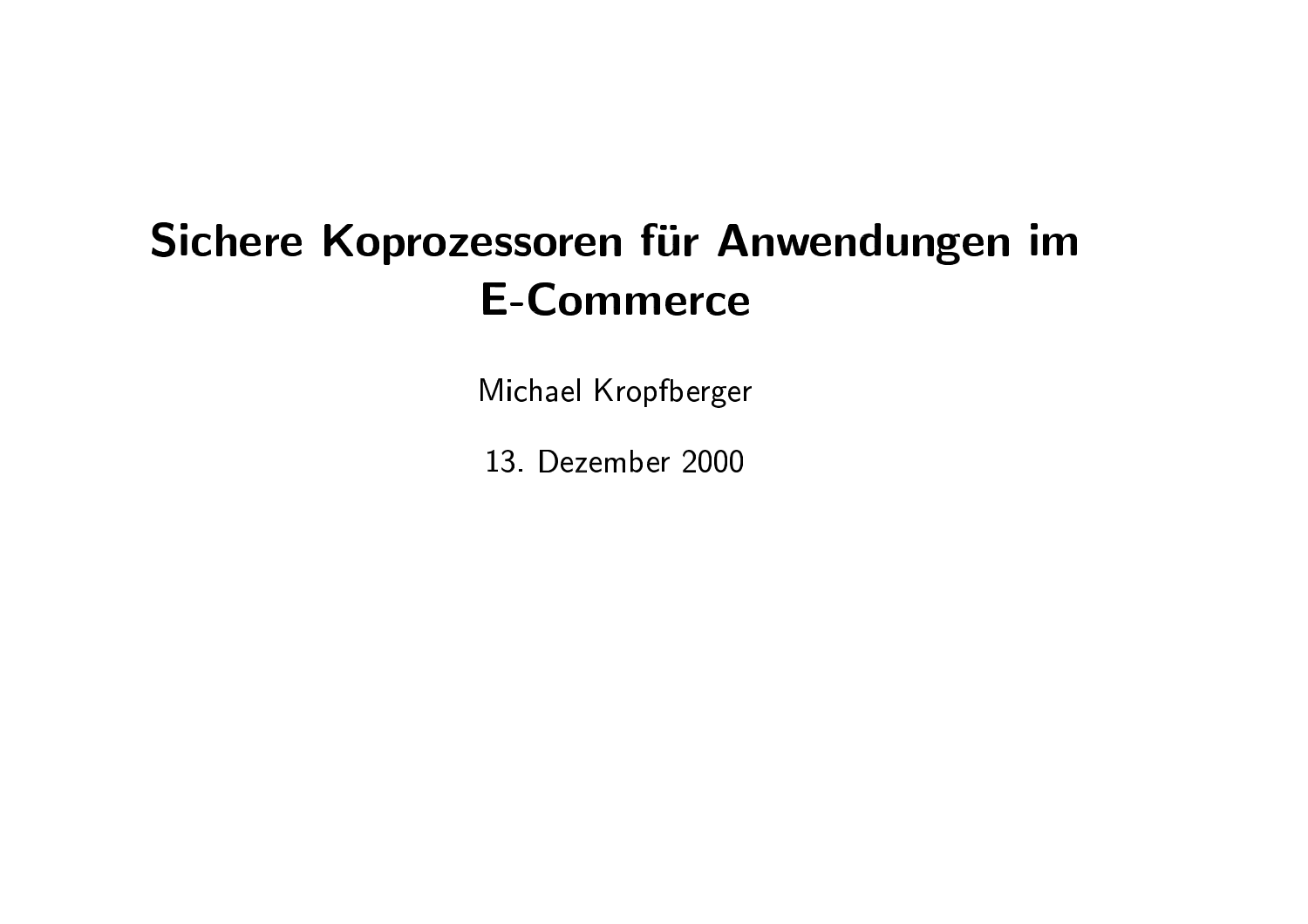13. Dezember 2000

# **Einführung**

- Reales Leben:
	- kein Geld unterm Polster
	- kein blindes Vertrauen gegenüber Verkäufern
- E-Commerce:
	- halbherzige Ansätze in Software
	- zu viel Anwender-Interaktion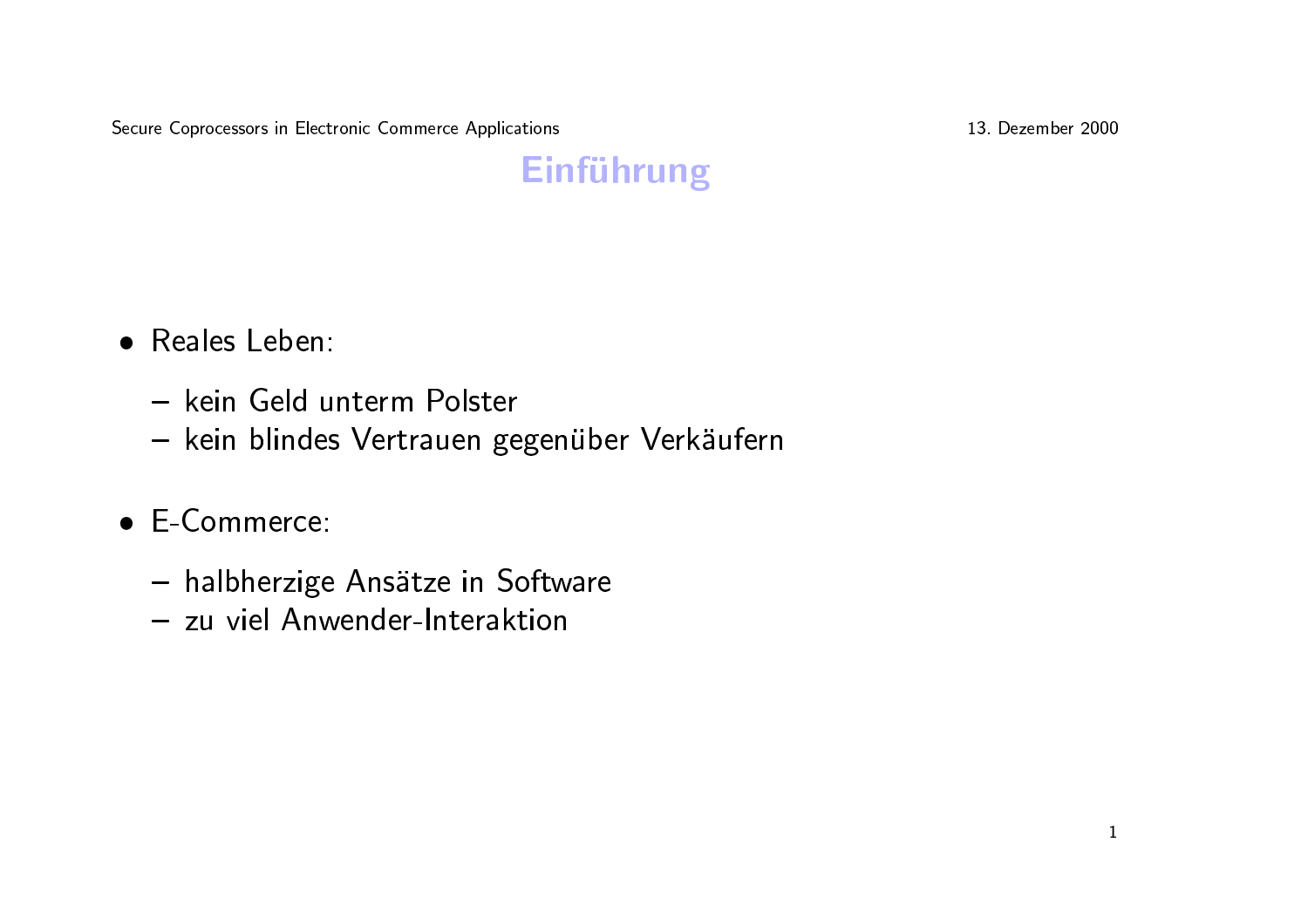13. Dezember 2000

# **Überblick**

- Gefahren und deren Beseitigung durch sichere Koprozessoren
- Familie der sicheren Koprozessoren
- Hardware- und Softwareanforderungen
- · zwei Beispielimplementierungen
- High-Level Applikationen für sichere Koprozessoren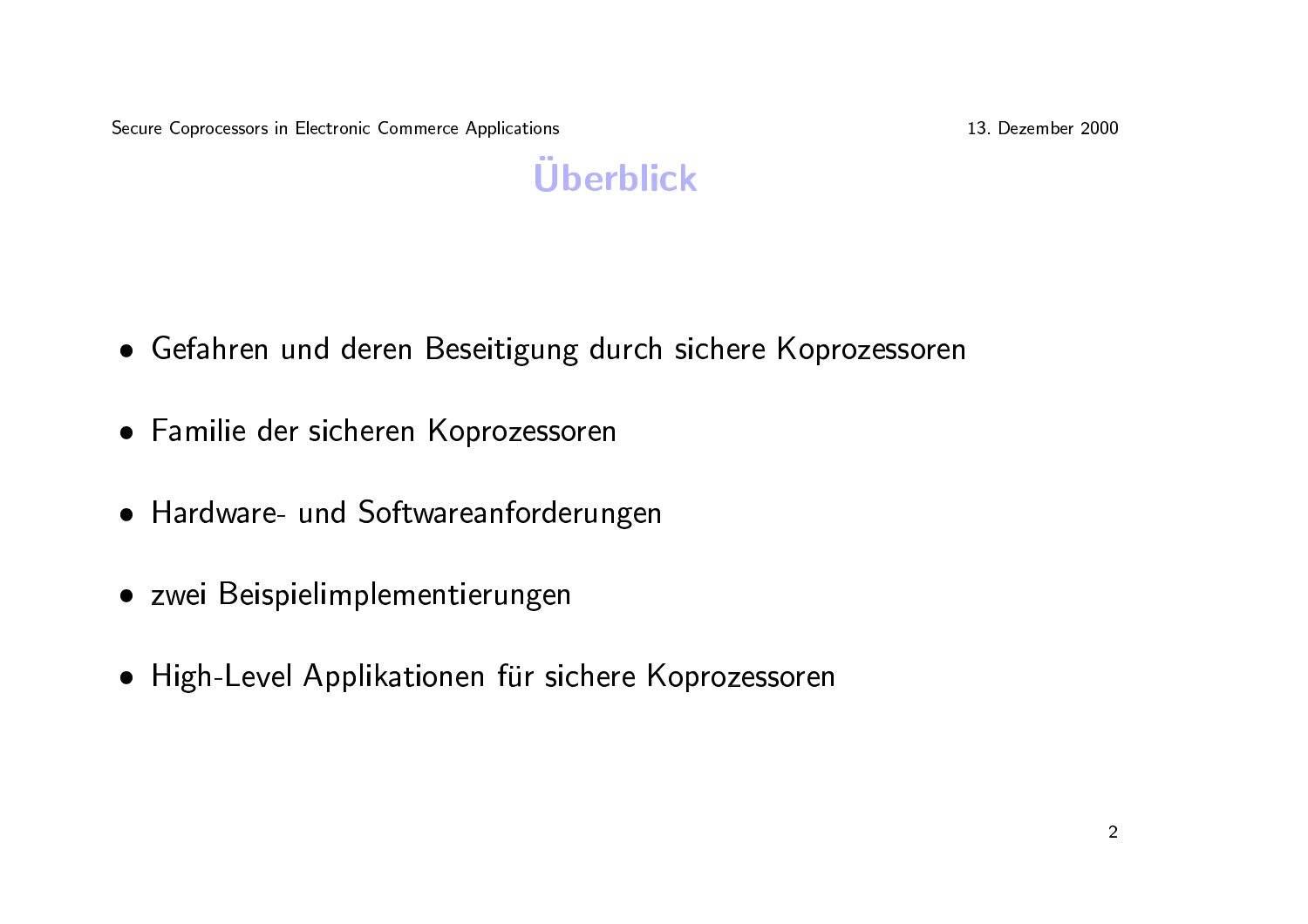13. Dezember 2000

#### **Gefahren**

- · physisch ungeschützte Rechner
	- Vandalen oder Hacker
	- Änderung von OS, Software und Dateien, "back doors"
	- Anzapfen der Geräte  $\rightsquigarrow$  Passwörter oder Transaktionen
- Softwarefehler
	- Speicherschutz
	- Zugriffsverweigerung für OS auf Schlüssel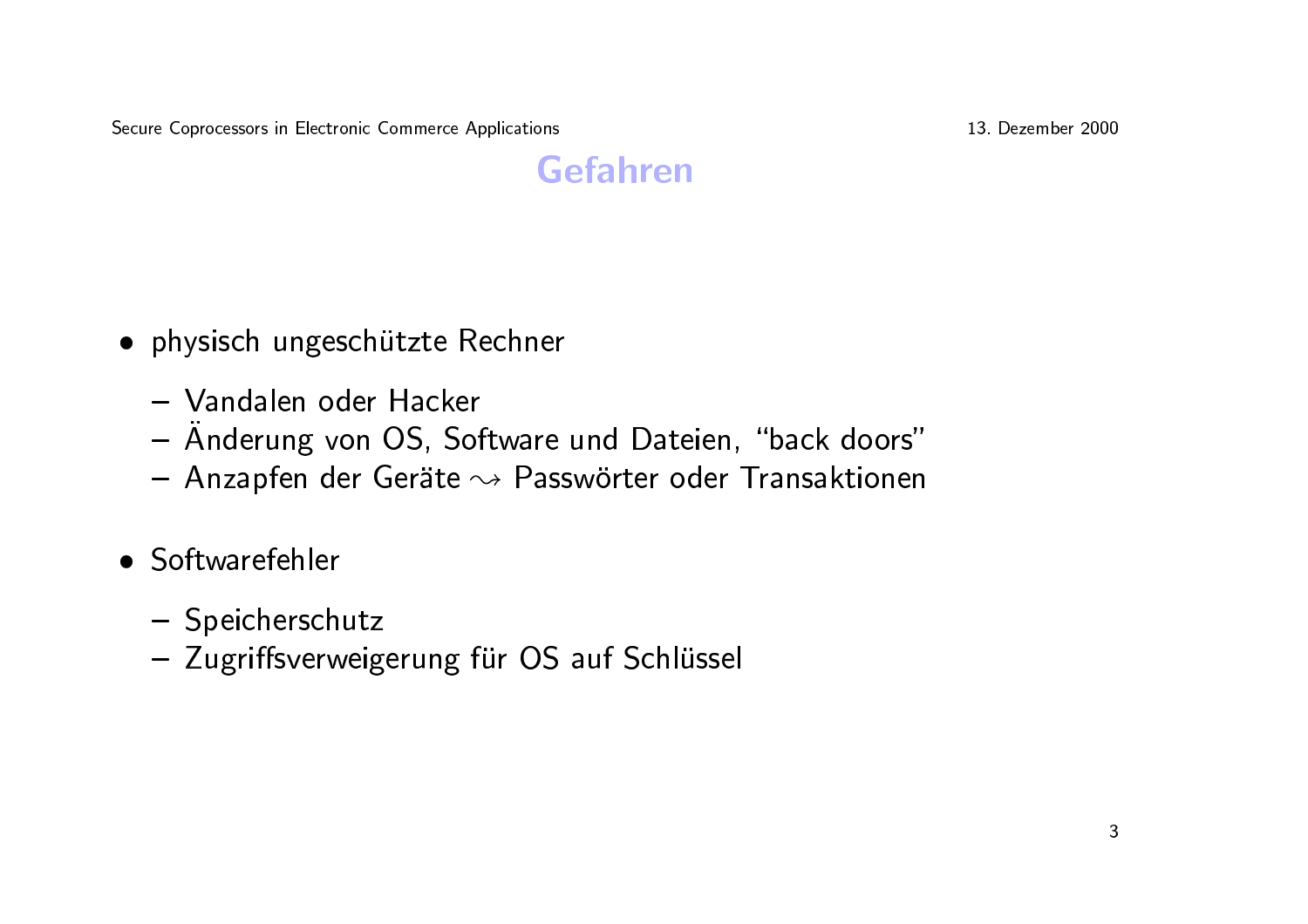

- Unehrliche Angestellte, Vertragsbedienstete und Kunden
	- Angestellte: Zugriff auf Informationen und Hardware
	- Vertragsbedienstete: fühlen sich noch weniger an Firma gebunden
	- Kunden: Zugriff auf Intranet, Preise können auch für Konkurrenz interessant sein!
- Backup und Wiederherstellung
	- zu grobkörnige Zugriffsrechte: Angestellte machen Backups von lesbaren Daten
	- Backups müssen weitverteilt (auch ausserhalb der Firma) gelagert werden  $\rightsquigarrow$  Diebstahl, Veränderung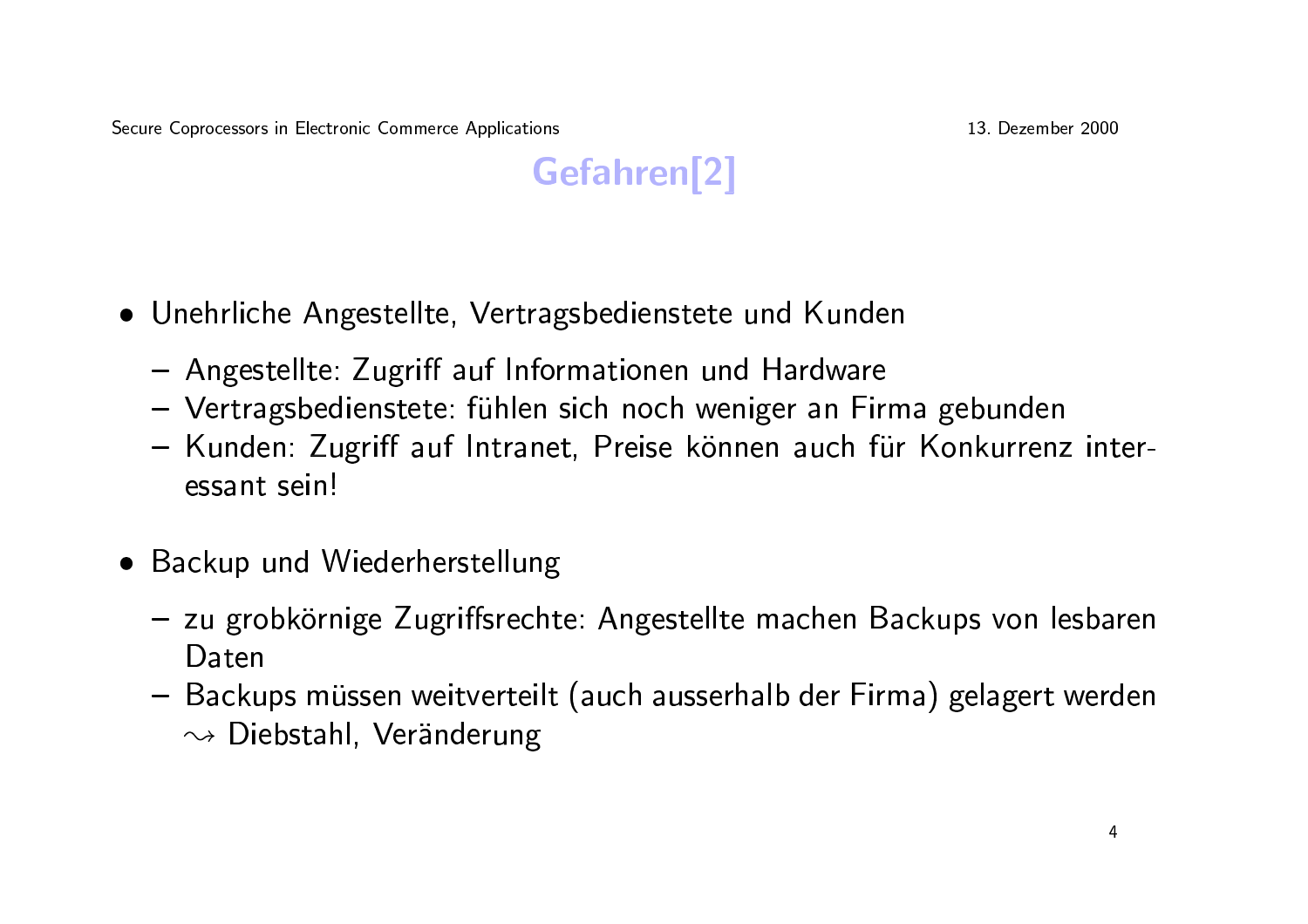13. Dezember 2000

#### **Sichere Koprozessoren**



- secure memory enthält geheime Schlüssel oder Daten
- · Schutzhülle, bei Angriff wird "geschützter Speicher" gelöscht
- spezielles OS  $\rightsquigarrow$  Crypto-Unterstützung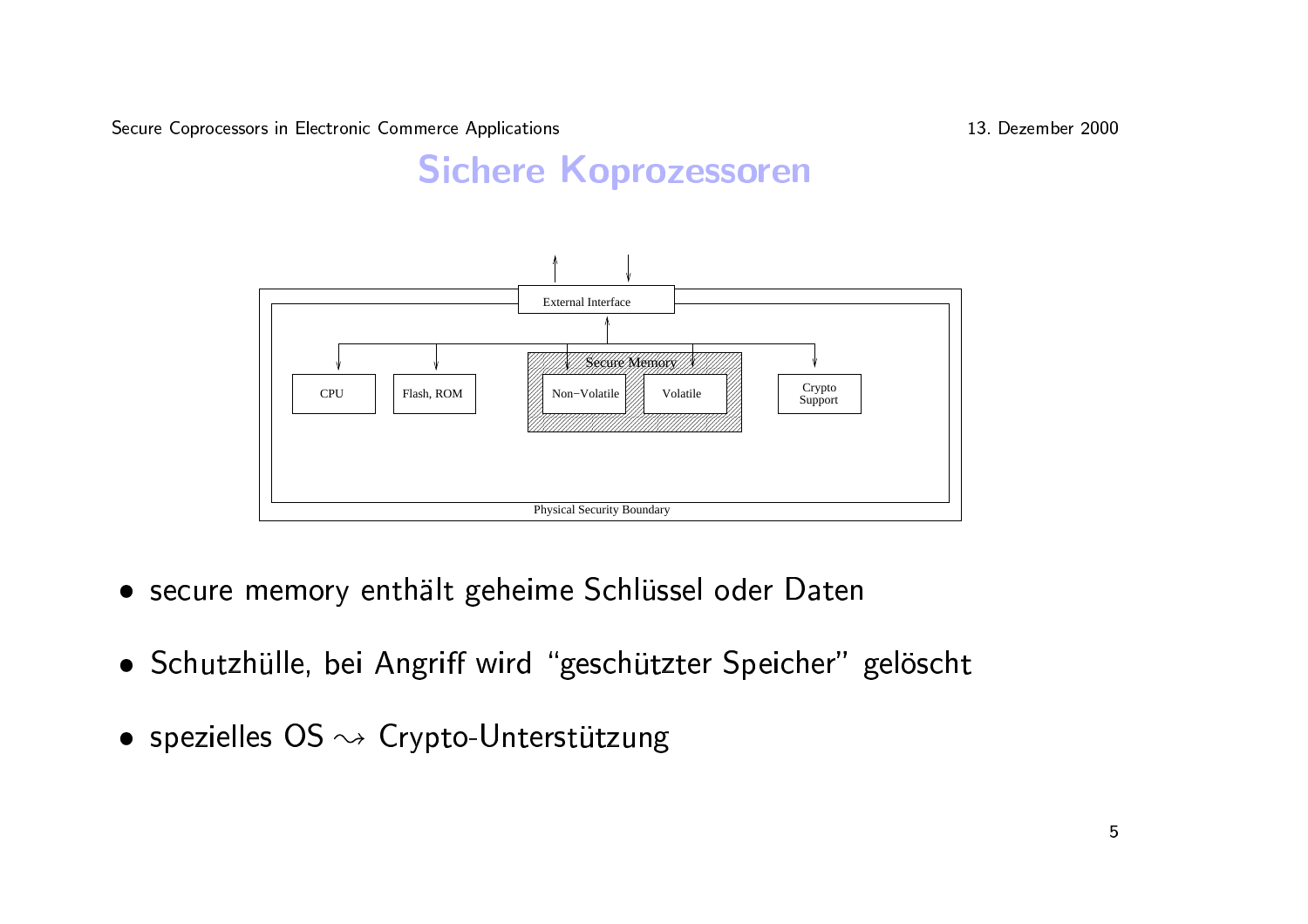13. Dezember 2000

# Gefahren<sup>[3]</sup>

- · physisch ungeschützte Rechner
	- bei Angriff wird der "geschützte Speicher" gelöscht
- Softwarefehler
	- Speicherschutz, getrennte Adressräume
	- Zugriffsverweigerung für OS auf Schlüssel
	- Cryptographische Basisalgorithmen in Hardware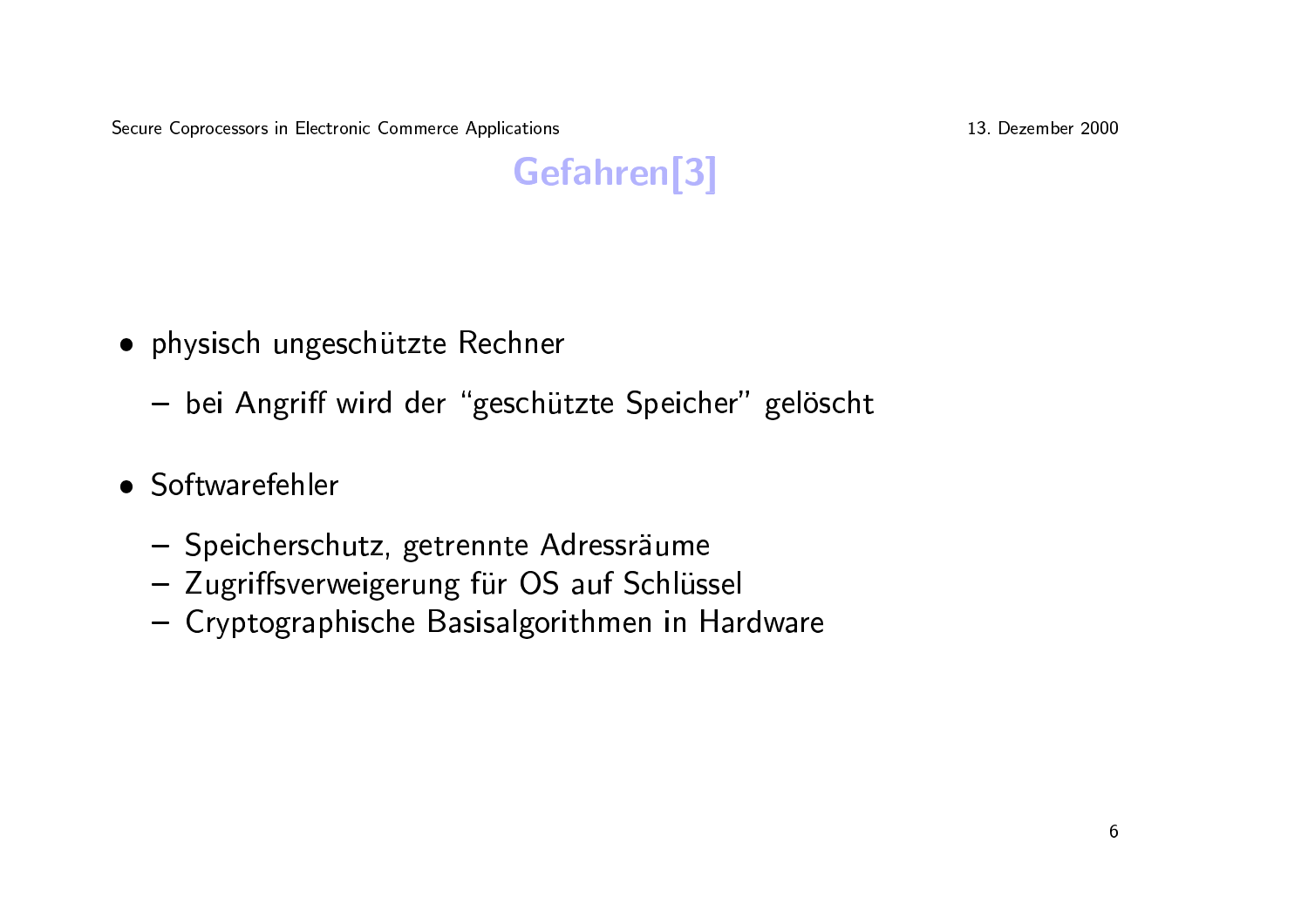13. Dezember 2000



- Unehrliche Angestellte, Vertragsbedienstete und Kunden
	- extra CPU und Programmierbarket
	- erweiterte Rechteverwaltung
	- Verschlüsselung
- Backup und Wiederherstellung
	- Verschlüsselung
	- Schlüssel wird weltweit repliziert
	- Schlüssel nur unter bestimmten Umständen verwendbar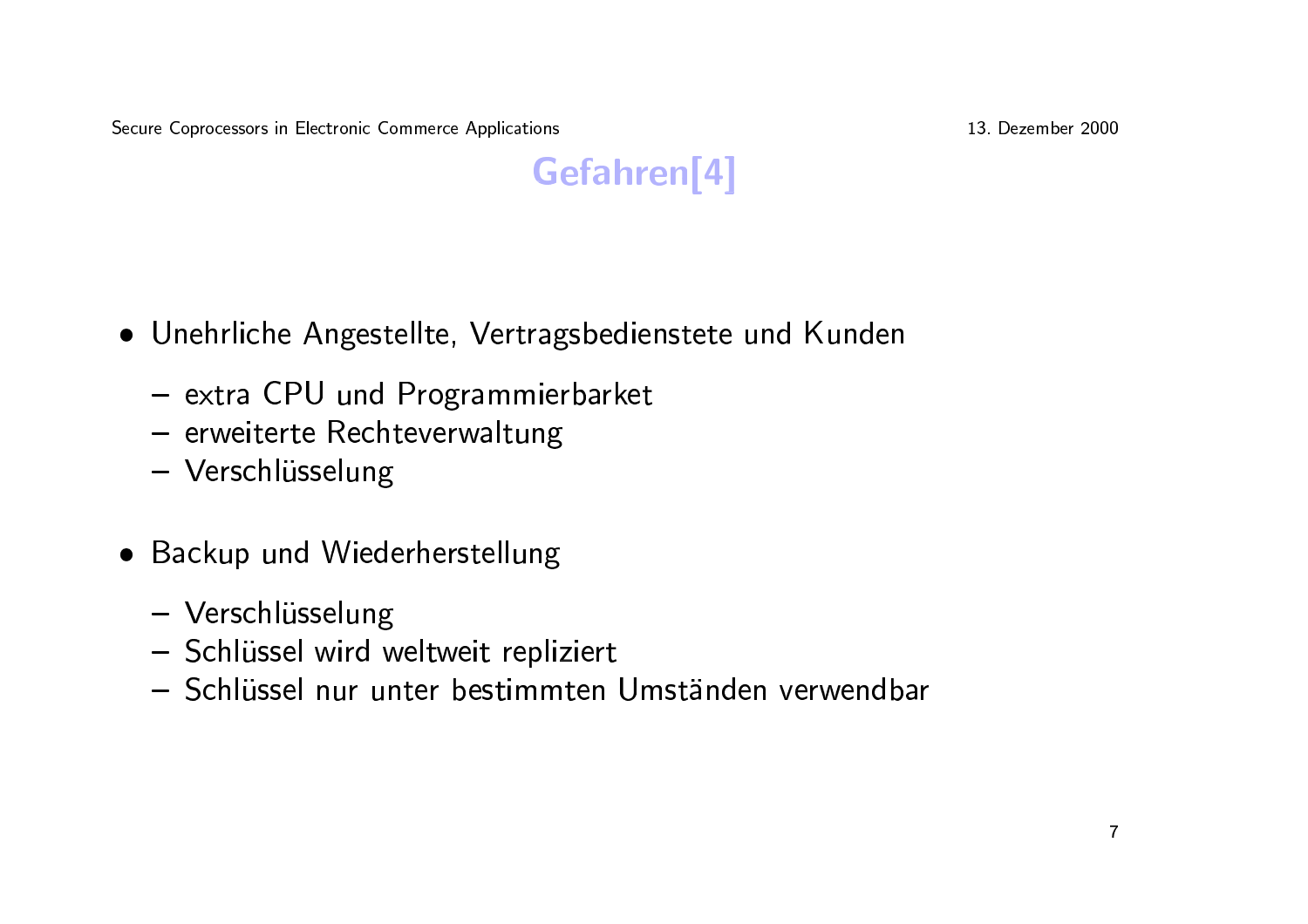13. Dezember 2000

#### Familie der sicheren Koprozessoren: Faktoren

Aufgliederung durch Faktoren wie:

- · Sicherheit
- Rechenleistung
- Kryptographieleistung
- Kosten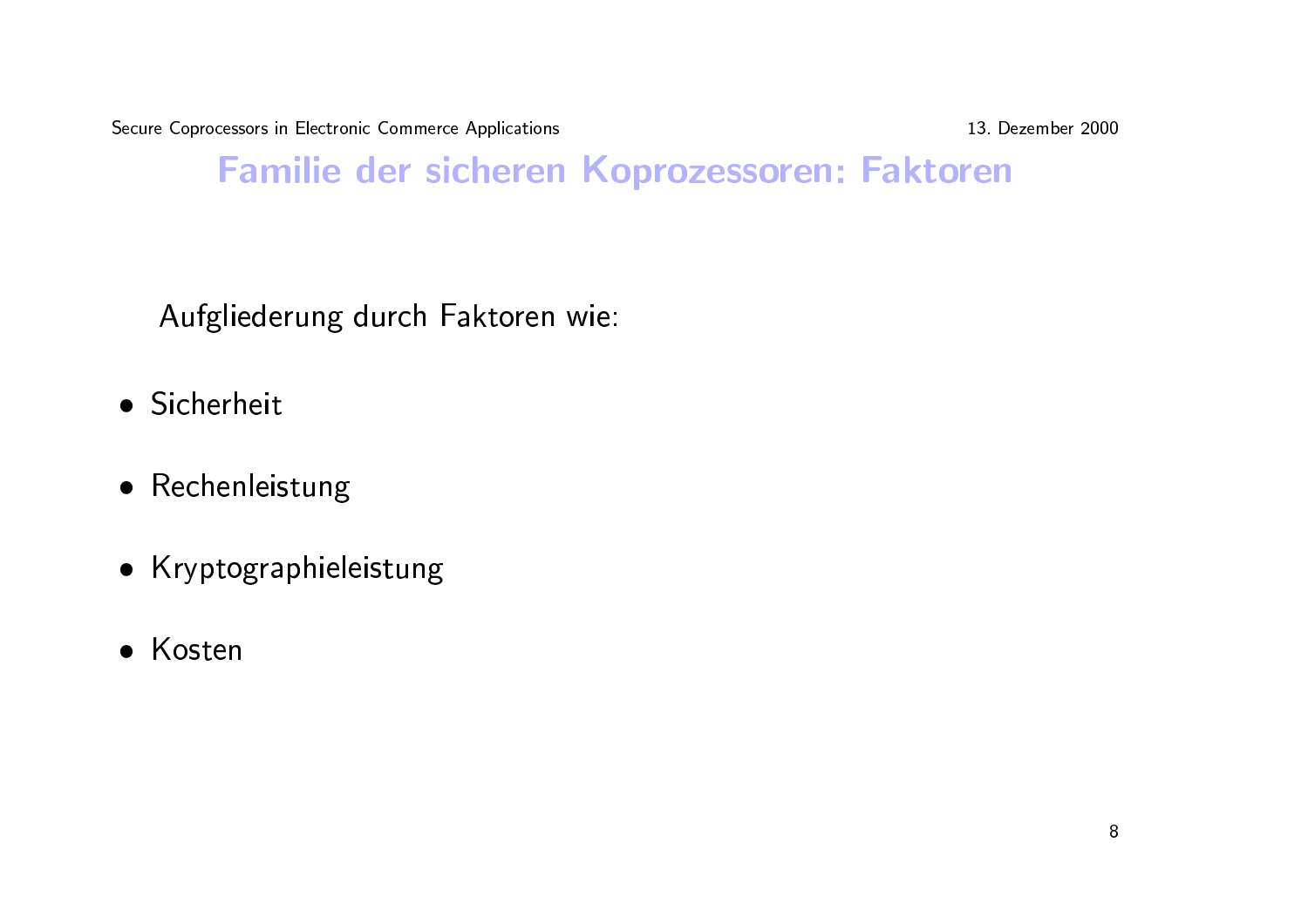13. Dezember 2000

**Familie der sicheren Koprozessoren: Chip Card** 

- Chip Card (= Smart Card)
	- 8-bit CPU, 512 bytes RAM, 8K ROM, 8K EEPROM
	- Minimale Hardwareunterstützung für Kryptographie
	- $\ominus$  Programmierung: beim Hersteller, Brennen ins ROM
	- $\ominus$  Keine getrennten Speicherbereiche
	- $\ominus$  nur 9600 bit/sec Datenfluss zur Aussenwelt
	- $\Theta$  Code ist aus Platzmangel hand-optimierter Assembler
	- $\oplus$  Preis, physische Stabilität und Transportierbarkeit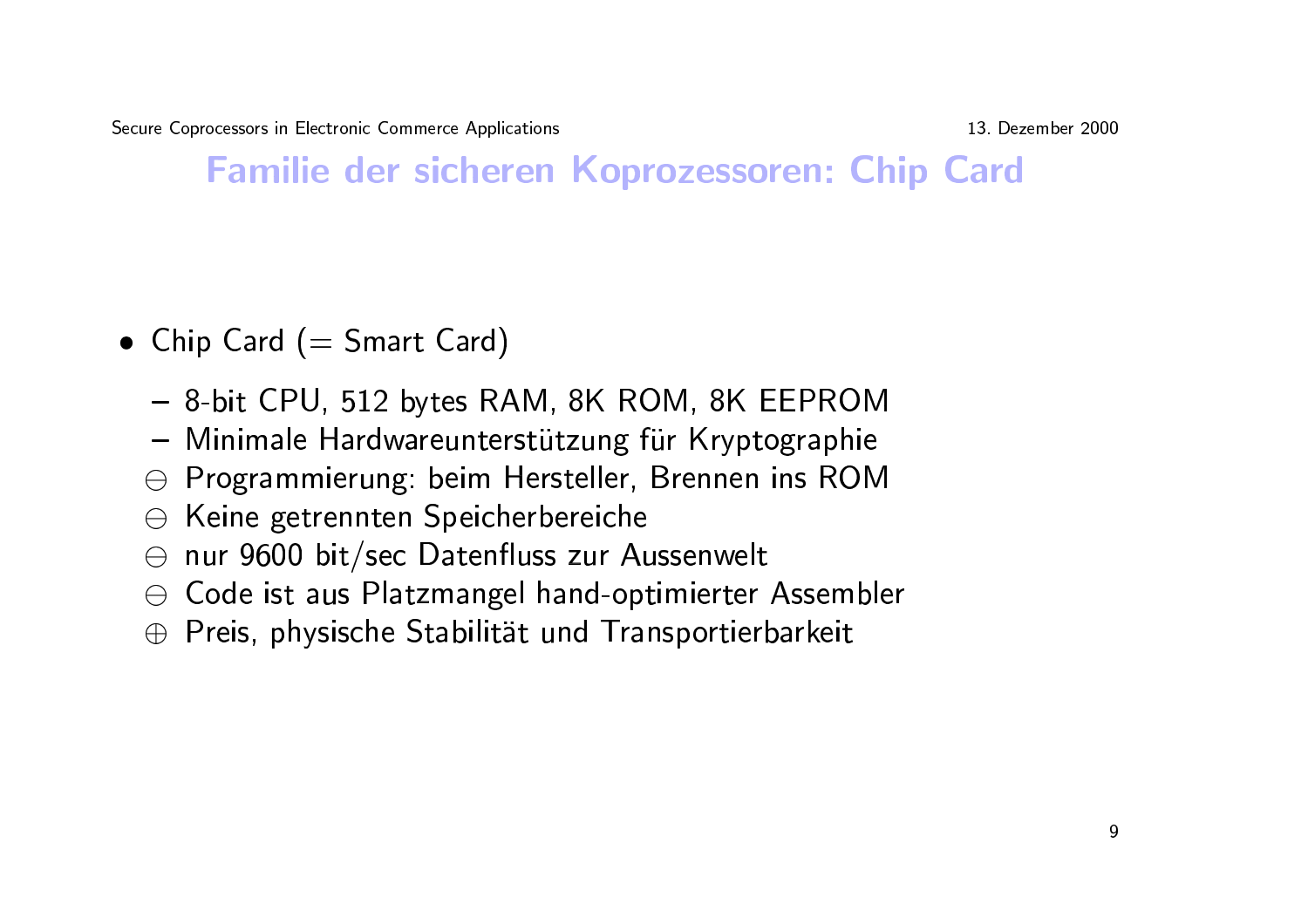13. Dezember 2000

#### Familie der sicheren Koprozessoren: Persönliche Token

- Persönliche Token
	- zB. PCMCIA Karten
	- mehr Speicher
	- mehr CPU Leistung
	- höhere Transferrate zur Aussenwelt
	- $\ominus$  meistens nicht programmierbar
	- $\oplus$  kann auf physische Attacken reagieren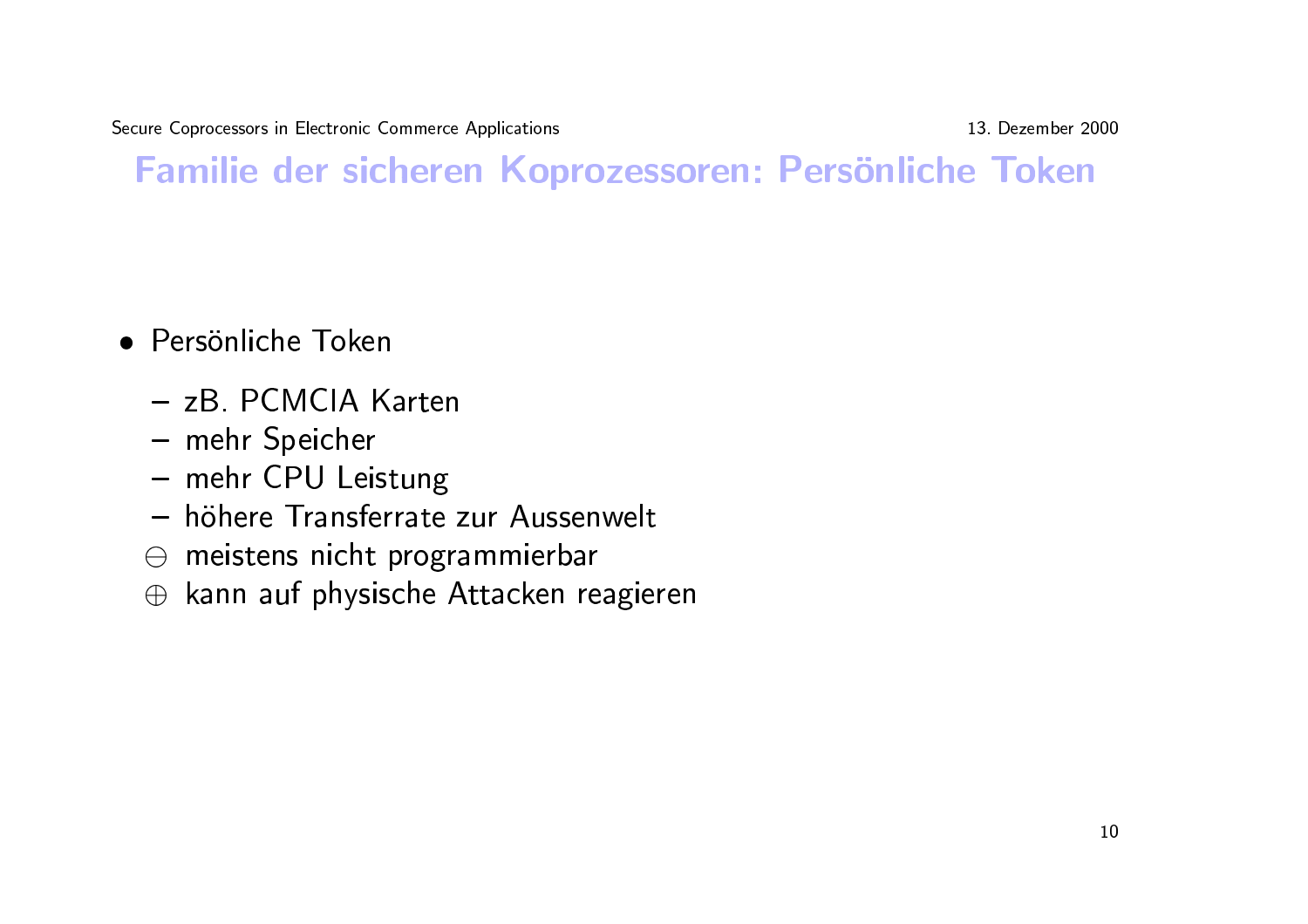13. Dezember 2000

# **Familie der sicheren Koprozessoren: Crypto-Beschleuniger**

- Crypto-Beschleuniger
	- $-2$  MB EEPROM, 512K RAM
	- kleine Microprozessoren mit Crypto-Hardware Support
	- $\oplus$  "stream cyphering", zB Dateisysteme, Speicherbereiche,...
	- geheime Schlüssel werden im "geschützten Speicher" gespeichert
	- $\Theta$  Programmierbarkeit steigt mit Absatzmenge :)
	- $\oplus$  besonders stabil (gegen Attacken) verpackt
	- $\ominus$  bei erfolgreicher Attacke  $\rightsquigarrow$  alles zugreifbar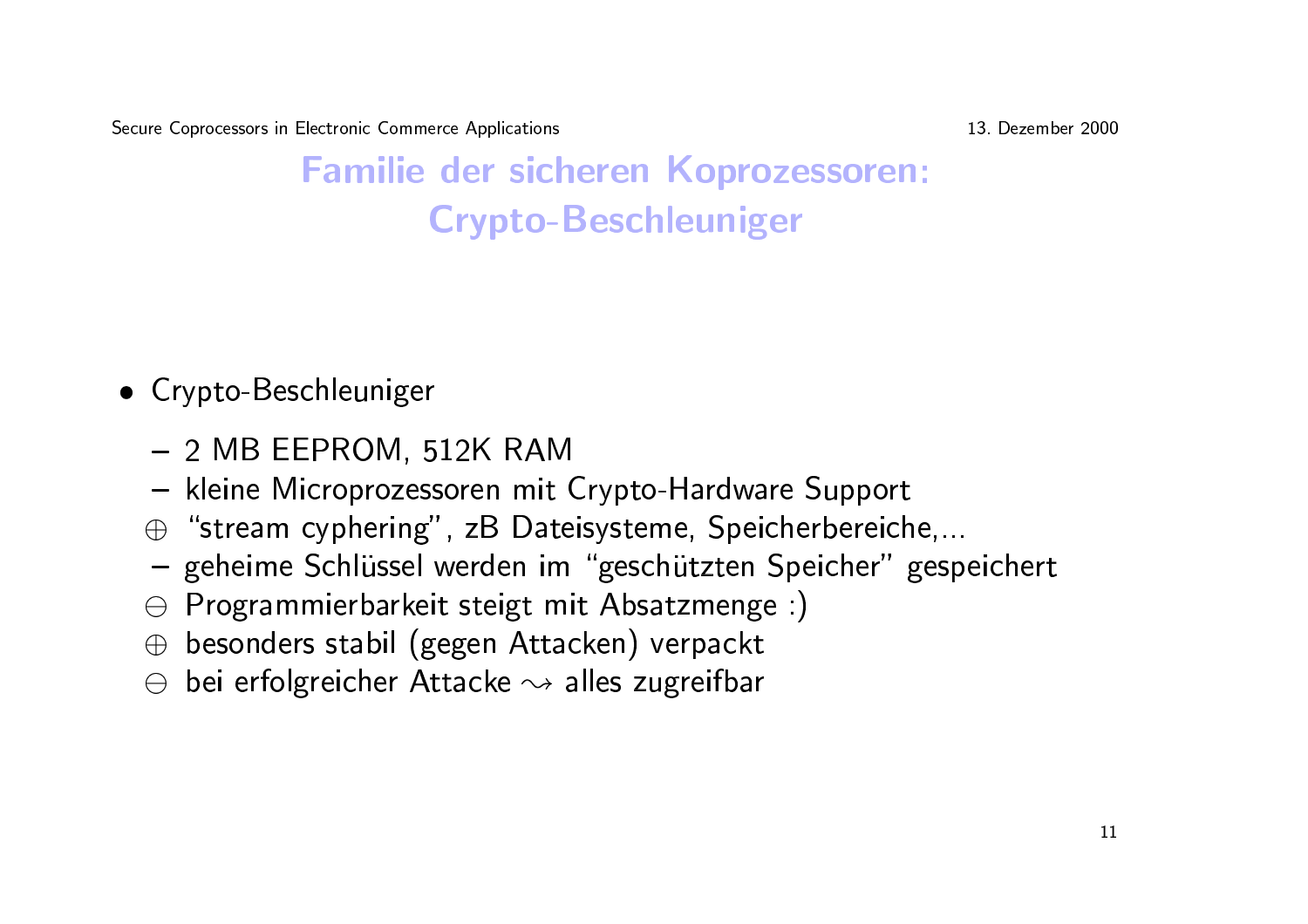13. Dezember 2000

# Familie der sicheren Koprozessoren: High-End Geräte

- · High-End Geräte
	- Megabyteweise RAM und FLASH
	- schnelle CPU (eg. Intel 486)
	- Crypto-Chips
	- Echtzeituhr
	- Zufallszahlengenerator
	- ⊕ Programmierbarkeit, getrennte Adressräume
	- $\ominus$  Kosten, Komplexität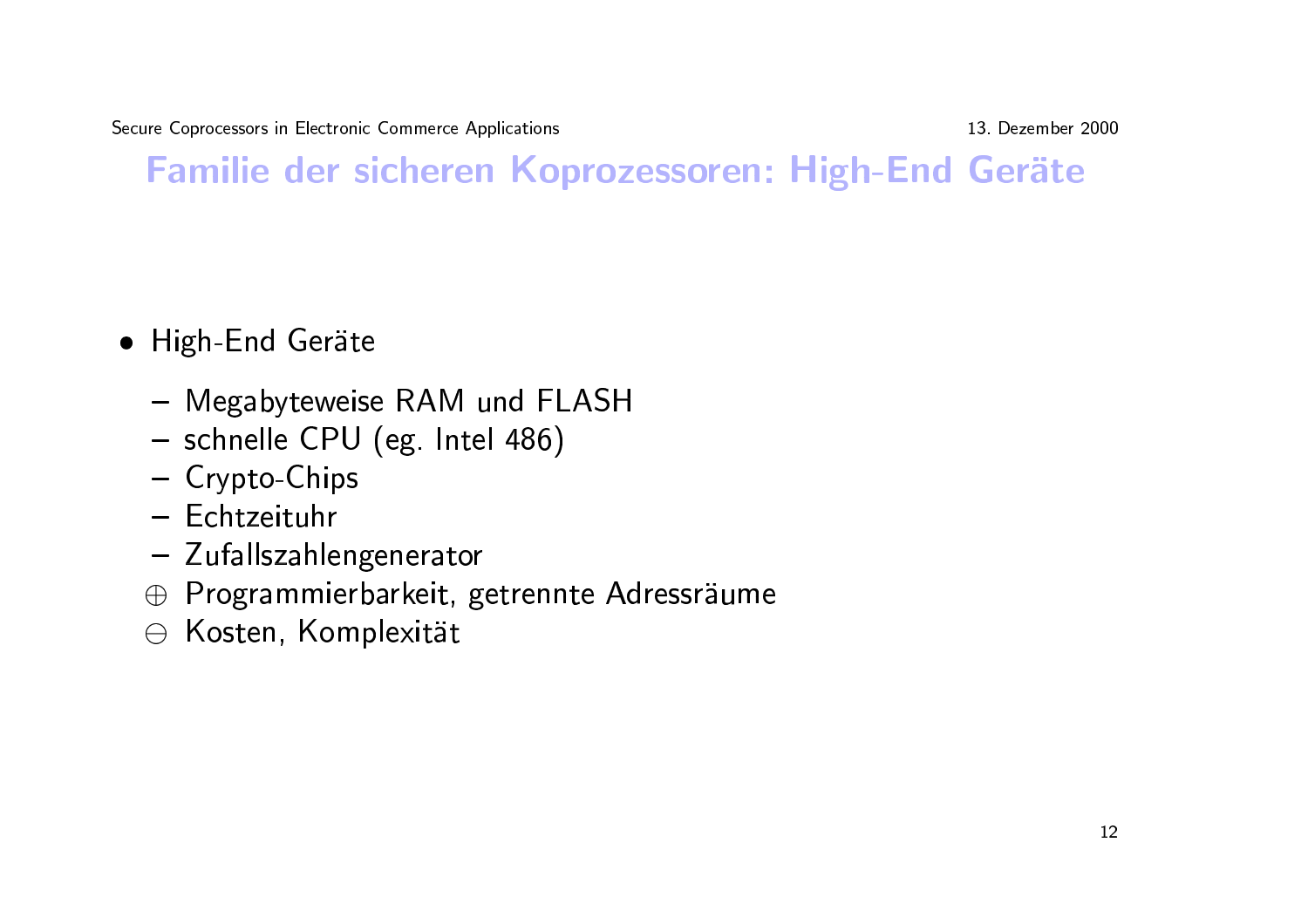13. Dezember 2000

#### **Benötigte Hardwareanforderungen**

- Zwei Möglichkeiten zur Antwort auf Attacken:
	- Aktiv Software selbst, bei ständiger Stromzufuhr
	- Passiv physische oder chemische Standfestigkeit der "Black Box" (auch durch Sprengstoff)
- Faktoren für Anbindung and den Wirt:
	- Finfachheit der Installation
	- Platformunabhängigkeit
	- Geschwindigkeit des Interfaces
	- sicherheitsgeprüfte Gerätetreiber
	- $-\sim$  PCMCIA, chip-card oder PCI-bus????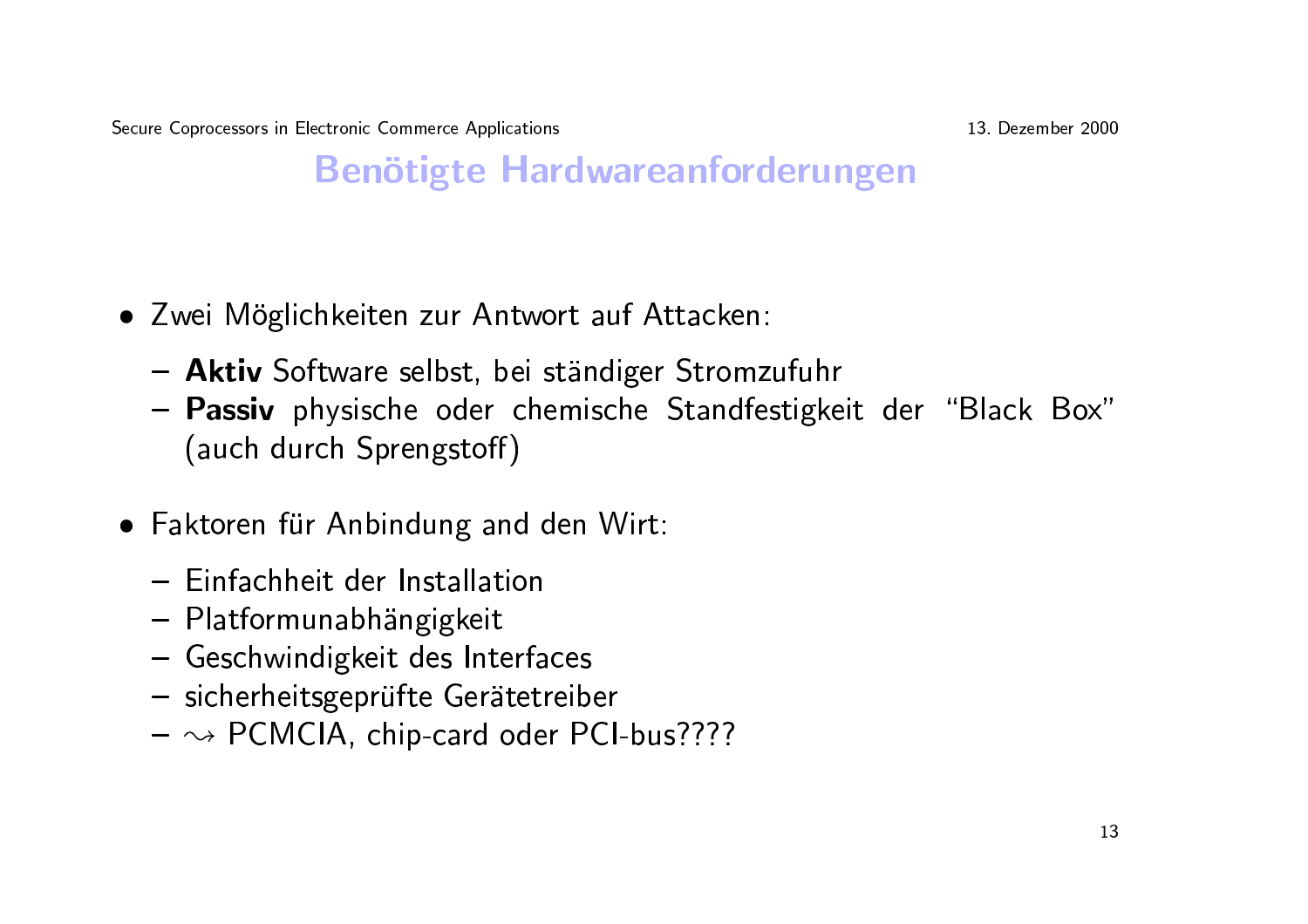13. Dezember 2000

# Benötigte Hardwareanforderungen[2]

- Kosten und Haltbarkeit
	- Standardteile: billig, aber niedriger Spezialisierungsgrad
- Exportierbarkeit
	- hohe Verschlüsselungssicherheit
	- zB U.S. Exportgesetz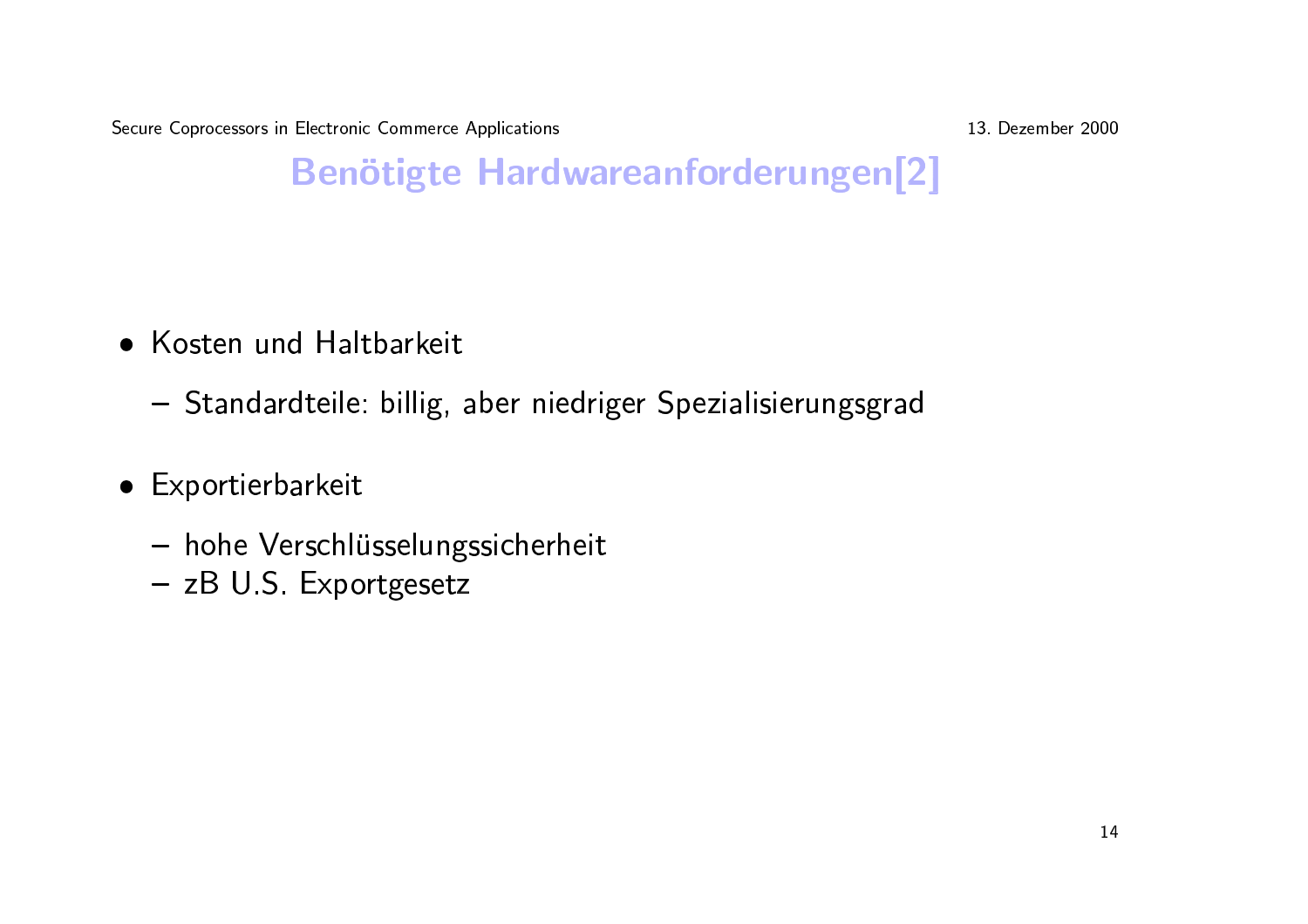13. Dezember 2000

# **Benötigte Softwareanforderungen**

- Entwicklung
	- billige und einfache Prototypen?
	- Sicherheitsrelevante Daten/Code and Hersteller?
	- Codeoptimierer, Debugger, Testumgebungen?
- · Installation
	- sichere Auslieferungskanäle? (Post, Wiederverkäufer...)
	- Identifizierung von "gutartigen" Updates beim Gerät?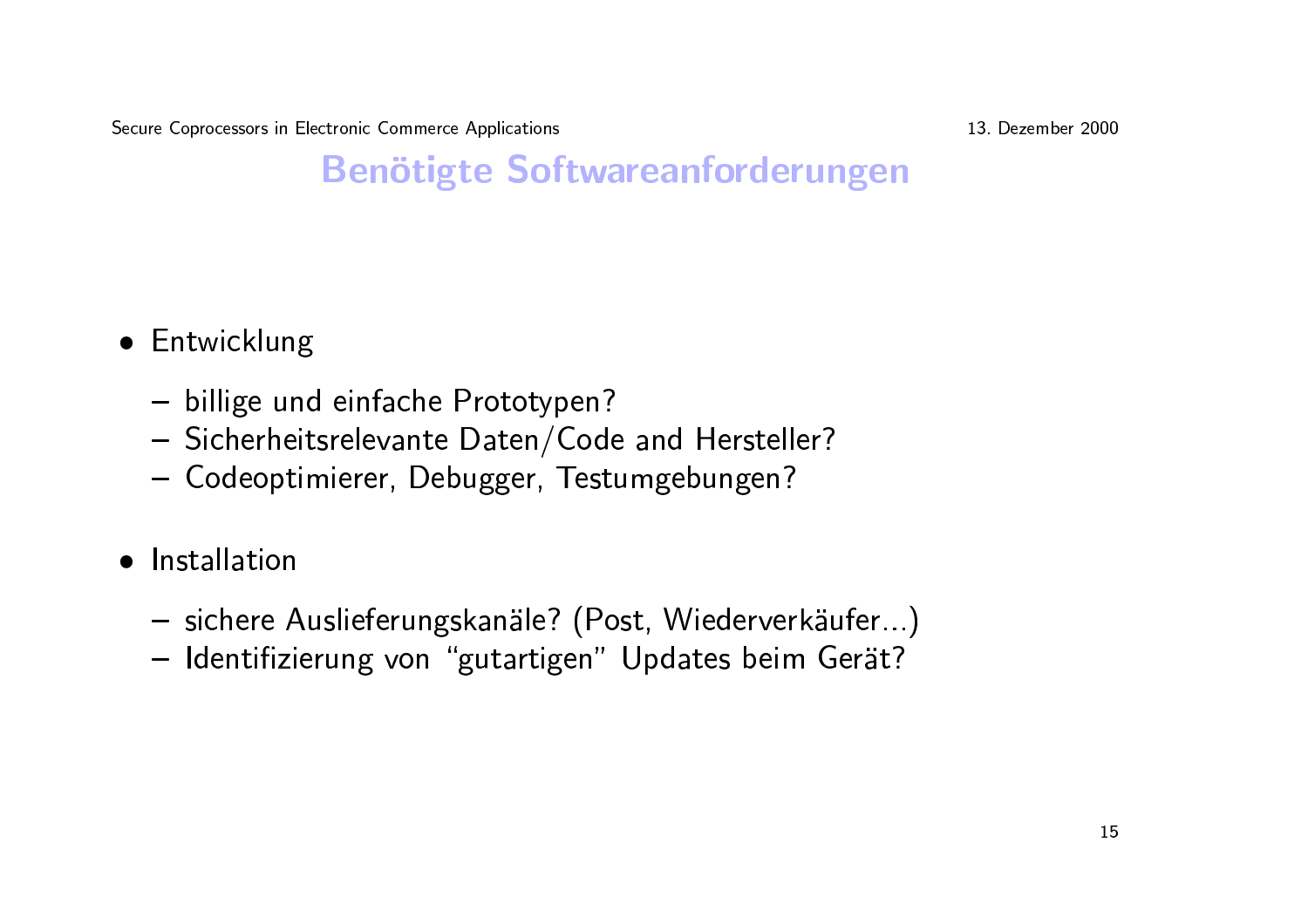13. Dezember 2000

# **Benötigte Softwareanforderungen[2]**

- Softwarewartung
	- "remote" multi-updates oder Einzelarbeit vor Ort von geschultem, geprüften Personal?
	- was passiert mit gespeicherten Daten wärend eines Updates?
	- Atomarität?  $\rightsquigarrow$  Zugriff/Zerstörung von Geheimnissen bei unvollständigen Updates?  $\rightsquigarrow$  Update der atomaritätsüberprüfenden Software selbst?
- $\bullet$  Mehrere Köche
	- OS sowie unterschiedlichste Applikationen nicht aus einer Hand
	- Speicherschutz auch zwischen Apps und OS!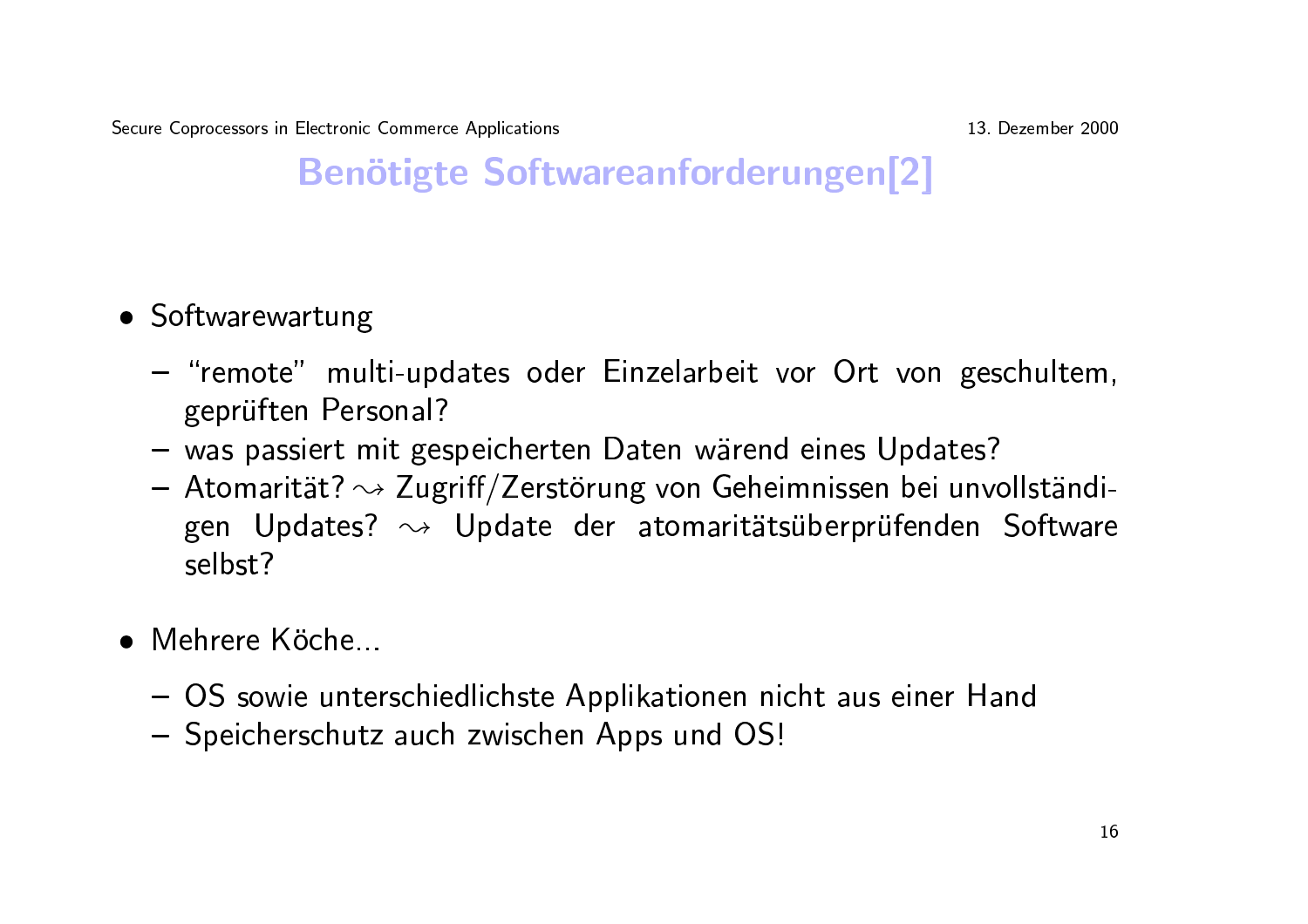13. Dezember 2000

#### **IBM Forschungsprojekt**

Intel 486, einige MB RAM, Crypto-Hardware, reagiert aktiv auf Attacken

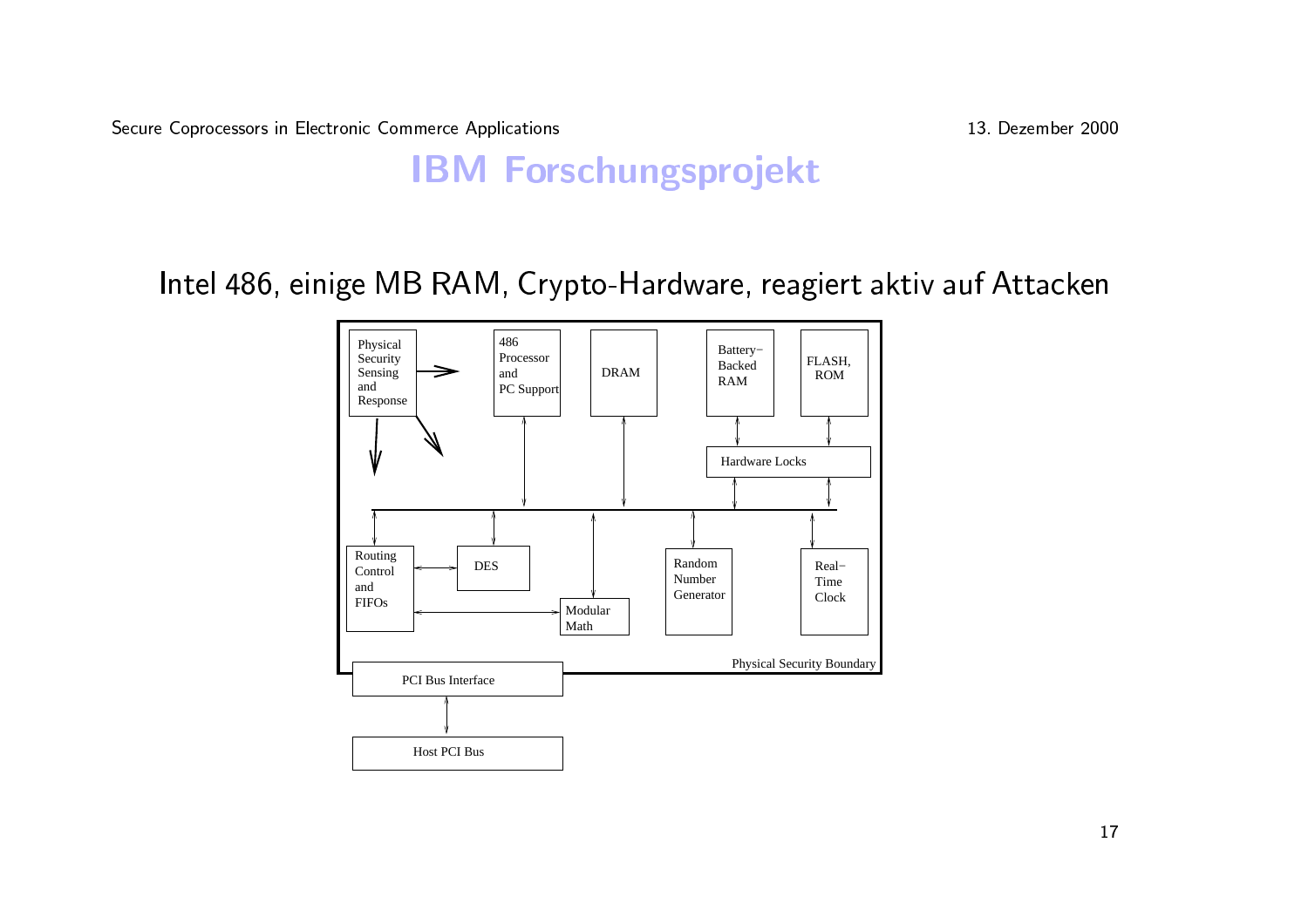-- - -- - 

s<br>13. Dezember 200

# Exammerce Applications<br> **BM: 4-Schichtenarchitektu**



Host Machine Secure Coprocessor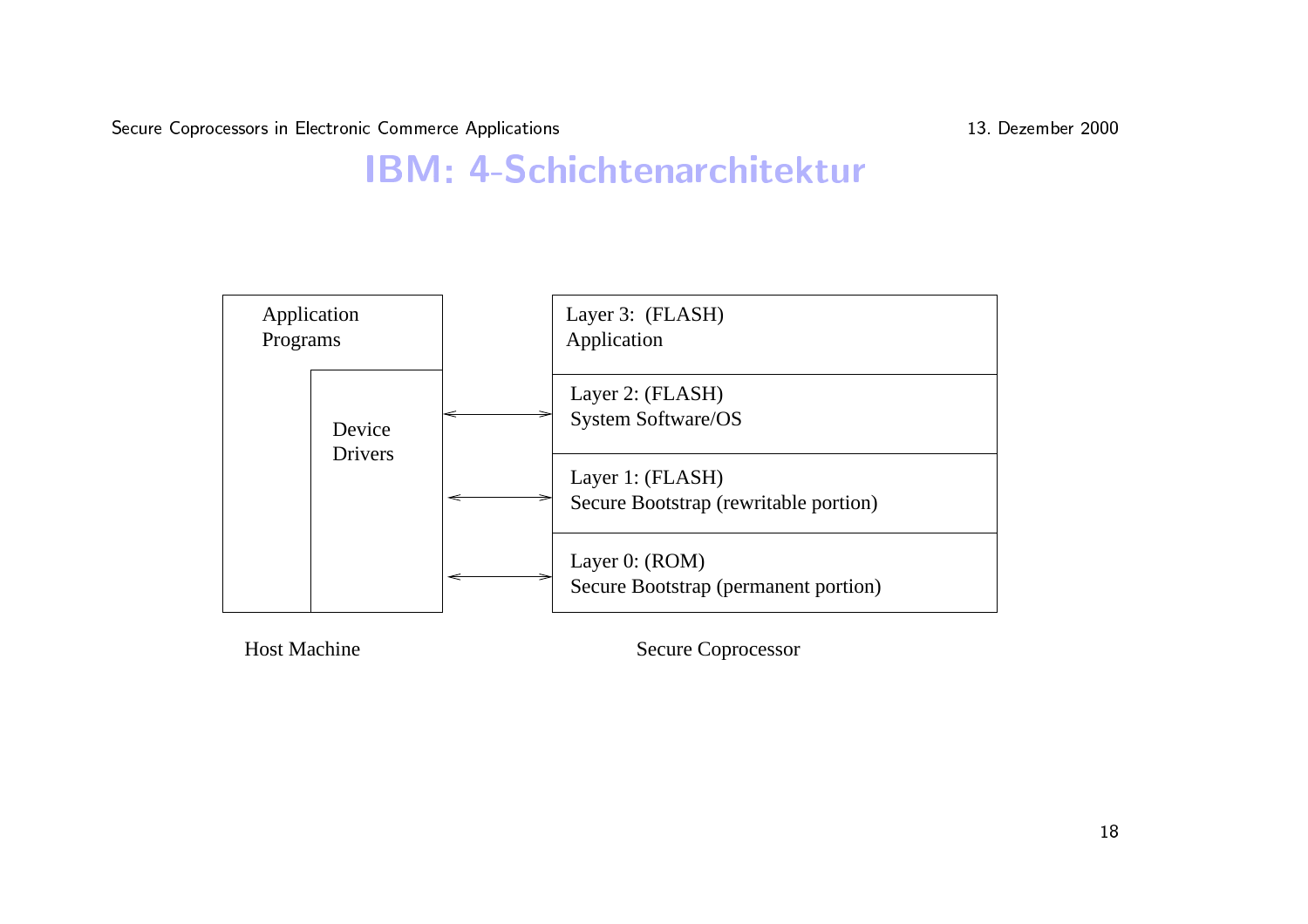-- - -- - 

s<br>13. Dezember 200

# **Mectronic Commerce Applications**<br> **TRA: Kernel-Schicht mit Manage**

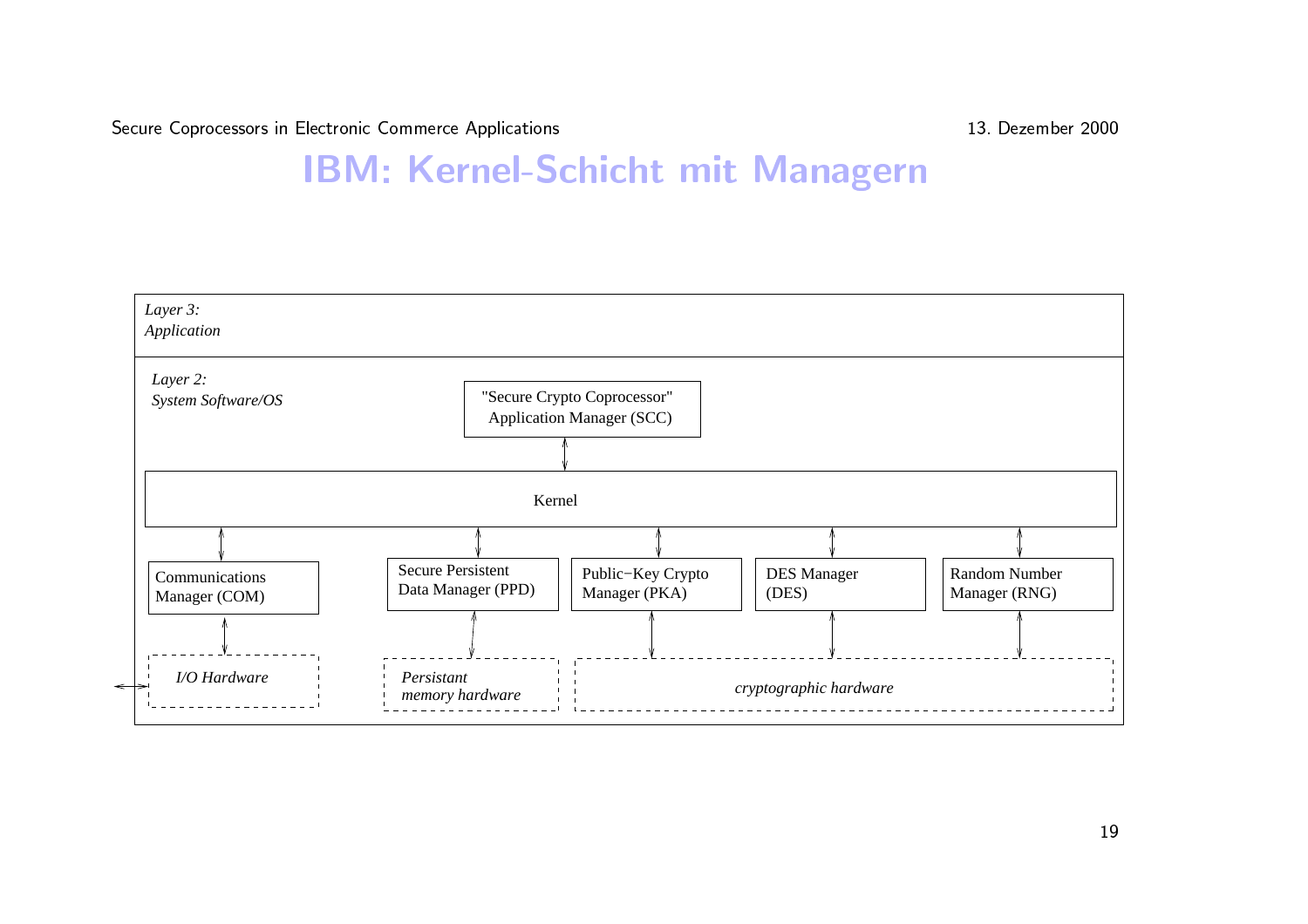13. Dezember 2000

#### **IBM: Details**

- Kommunikation
	- verschlüsselte Kanäle zwischen Apps
	- $-$  Hardware FIFOs  $\sim$  DMA Transfers im Hintergrund
- · geschützter und persistenter Speicher
	- Integrität Daten werden durch Errors oder Attacken nicht verändert
	- Geheimhaltung vor Unbereichtigten, auch bei Attacken
	- Atomarität keine inkonsistenten Zustände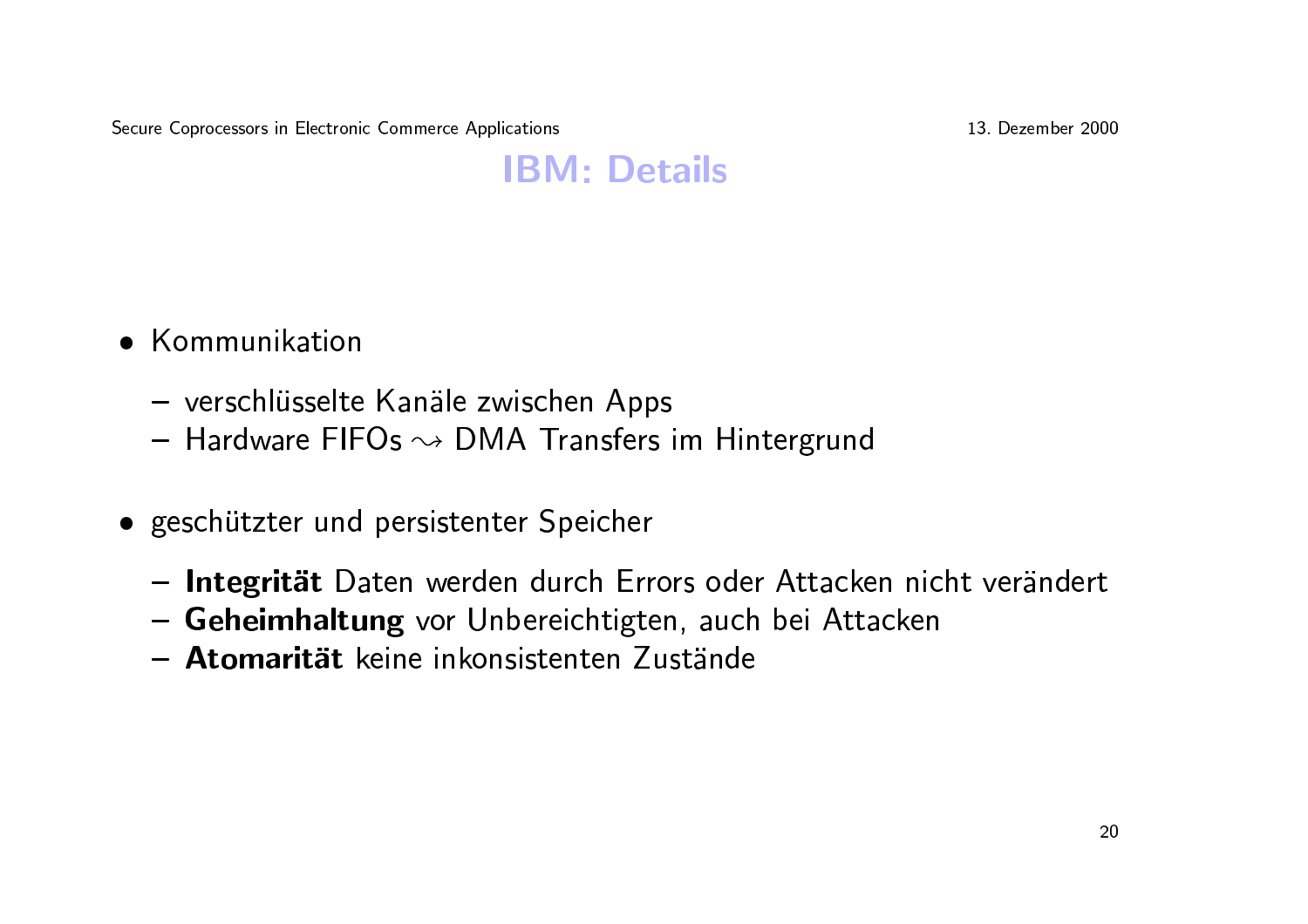13. Dezember 2000

# **IBM: Details[2]: Sicherer Speicher**

- $\bullet$  FI ASH
	- Grosser Speicher in Blockgrössen zwischen 4 und 64 KB
	- langsames Schreiben
	- bei Attacken nur zu langsam löschbar
	- und das nur mit Stromversorgung
- Batteriegestütztes RAM (BBRAM)
	- wenig Speicher, wahlfreier Zugriff
	- zum Löschen muss nur die Stromversorgung abgenommen werden
- $\bullet \rightsquigarrow$  BBRAM enthält Schlüssel, mit dem FLASH verschlüsselt ist bei Attacke wird BBRAM gelöscht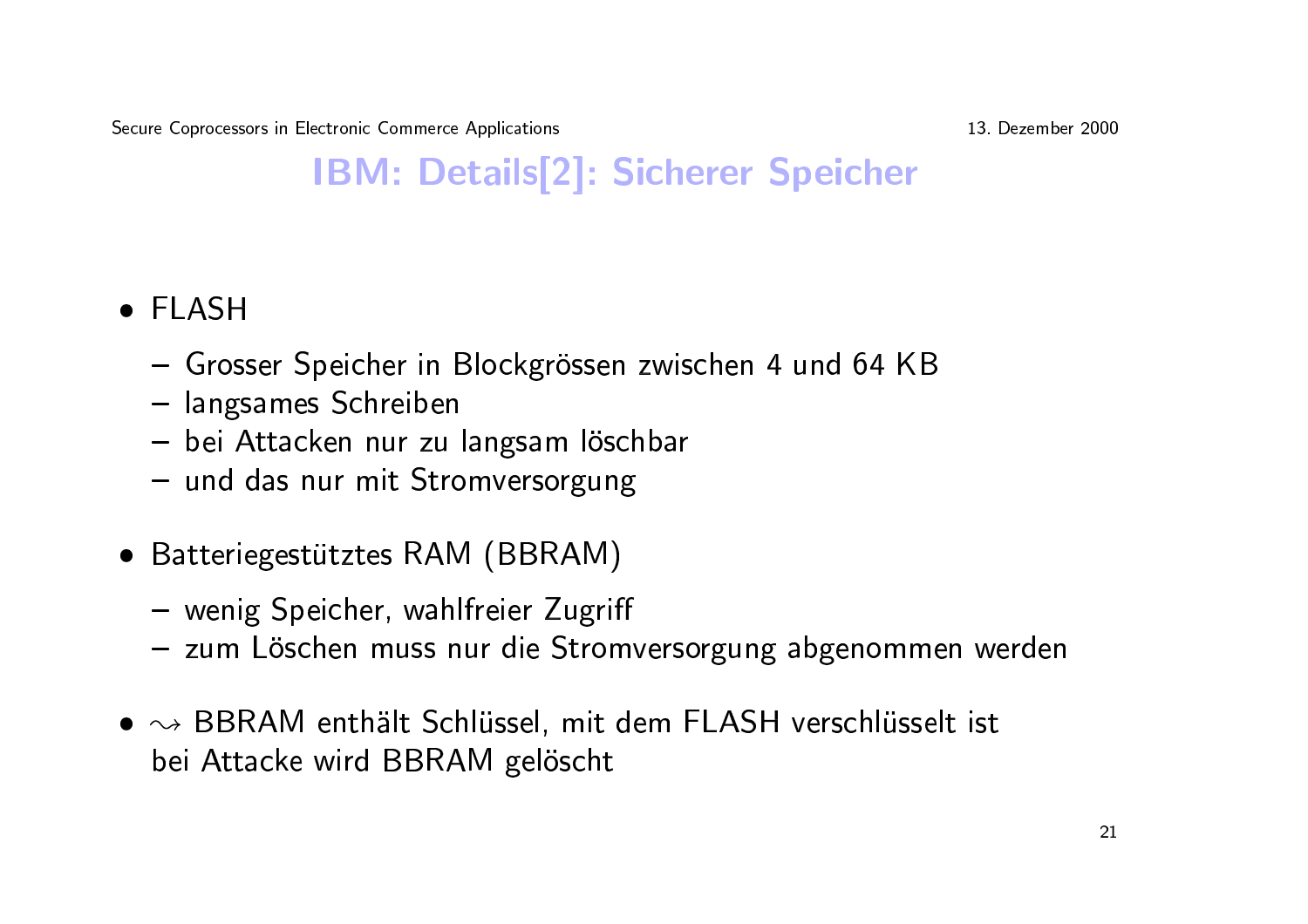13. Dezember 2000

# **IBM: Details[3]**

- Crypto Support
	- Hardware Support für Public Key und DES Verschlüsselung
	- Hardware FIFOs und DMA für "stream cypher"
- Hardware Zufallszahlengenerator
	- thermisches Rauschen wird in Strom von Zufallsbits umgewandelt
- Software Zufallszahlengenerator([7] und [8])
	- bessere Performanz
	- Wiederholbarkeit für Tests (gleicher "seed")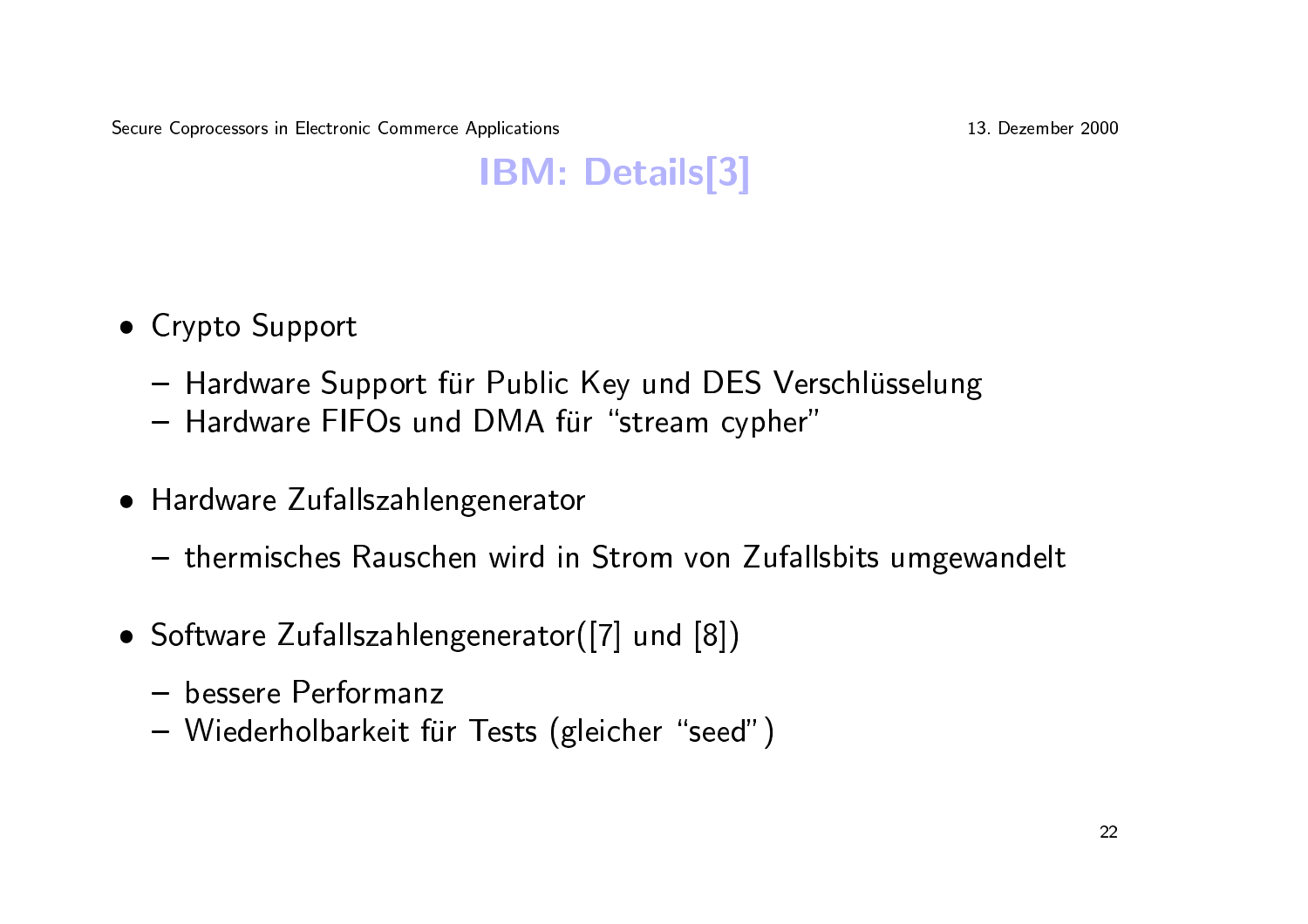13. Dezember 2000

#### M\$ Forschungsprojekt "Dyad"

- grundsätzlich gleicher Aufbau wie bei IBM
- Checksummen für OS und Applikationen im gesicherten Speicher
- Crypto-Paging und -Versiegelung
	- Speicherseiten werden verschlüsselt  $\rightarrow$  Hauptspeicher/Platte des Wirts
	- Crypto-Versiegelung duch Checksumme
	- beim Einlagern: Checksummenvergleich, Entschlüsselung
	- $\oplus$  auch bei wenig internem Speicher zukunftsfähig
	- $\ominus$  Geschwindigkeit, CPU-Belastung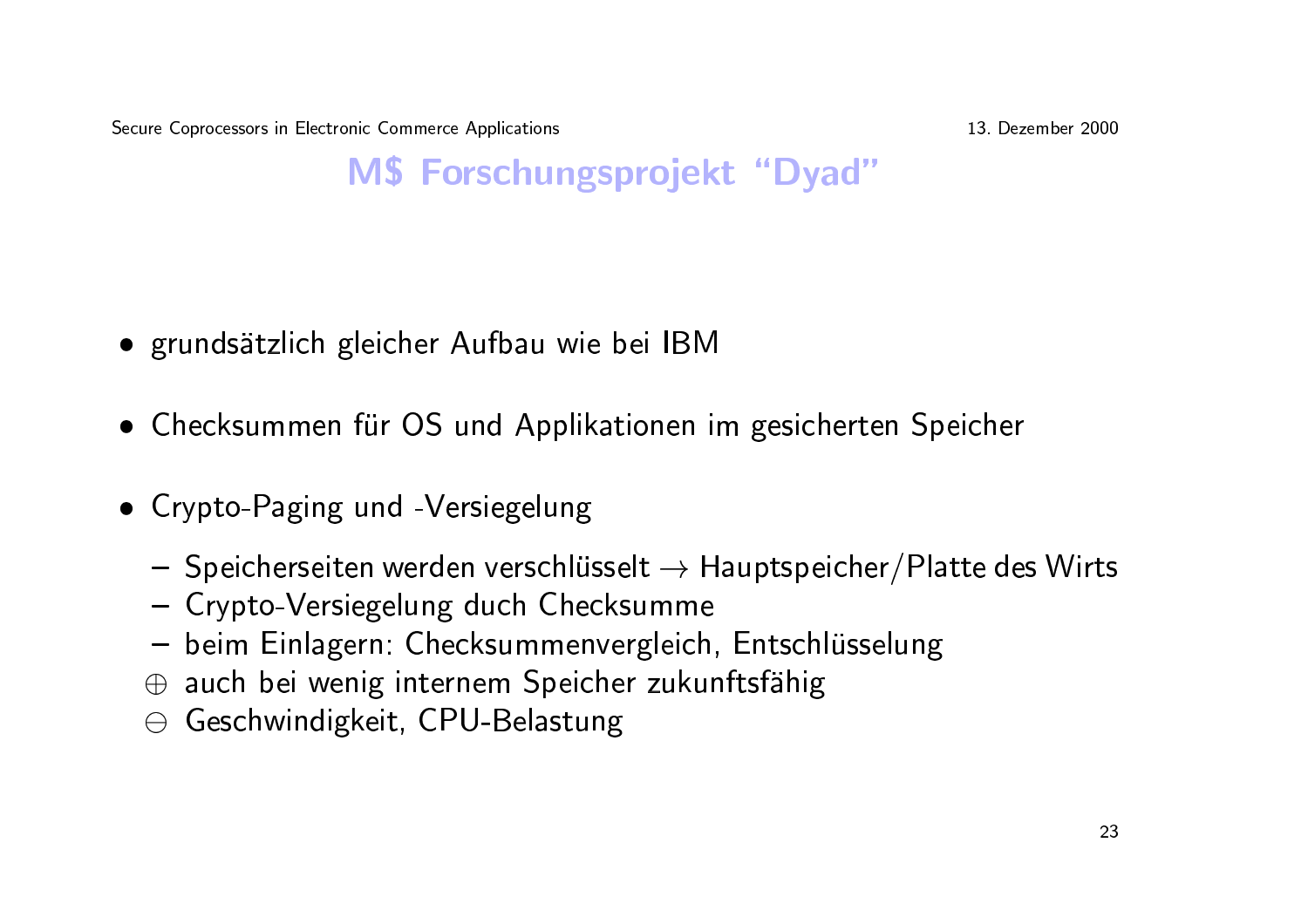13. Dezember 2000

# Anwendungen für sichere Koprozessoren: Softwarekopierschutz

- Verkaufsmodelle
	- per-CPU
	- $-$  per-site
	- $-$  per-use
- Dongles
	- $\ominus$  nur für eine Applikation
	- $\Theta$  "Schlange" am Druckerport oder USB  $\rightsquigarrow$  Verträglichkeitsprobleme
	- ⊖ nicht geeignet für "per-use" oder Verleih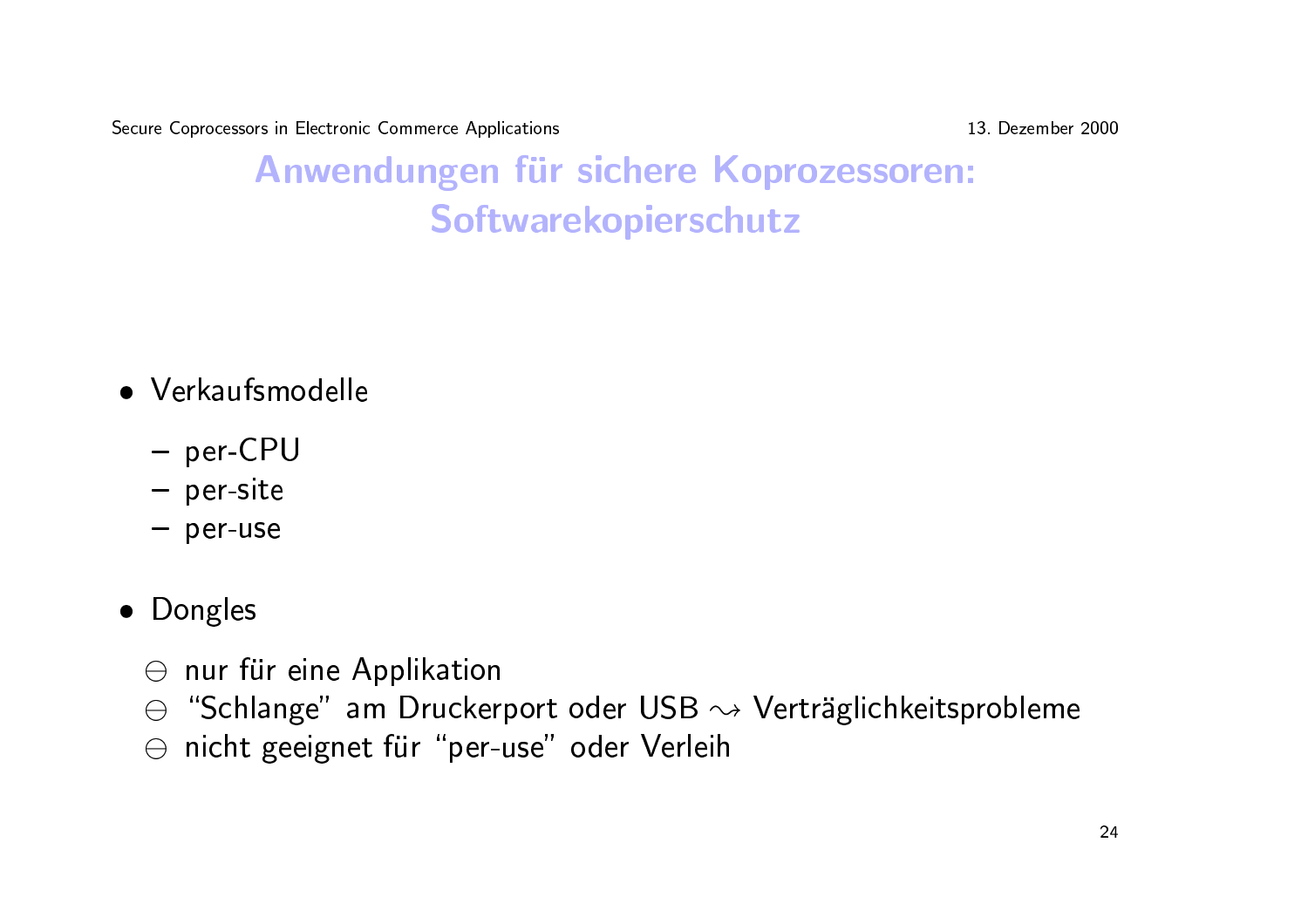13. Dezember 2000

# Anwendungen für sichere Koprozessoren: Softwarekopierschutz<sup>[2]</sup>

#### $\bullet$  CPU-IDs

- $\Theta$  Einkompilieren in Applikation  $\rightsquigarrow$  Wartung?
- $\ominus$  Rechnerwechsel?
- $\ominus$  Reverse Engineering

#### • Internet

- $\ominus$  unsicheres Medium
- $\ominus$  Datenschutz
- $\Theta$  firmenweite Firewalls/Sicherheitsrestriktionen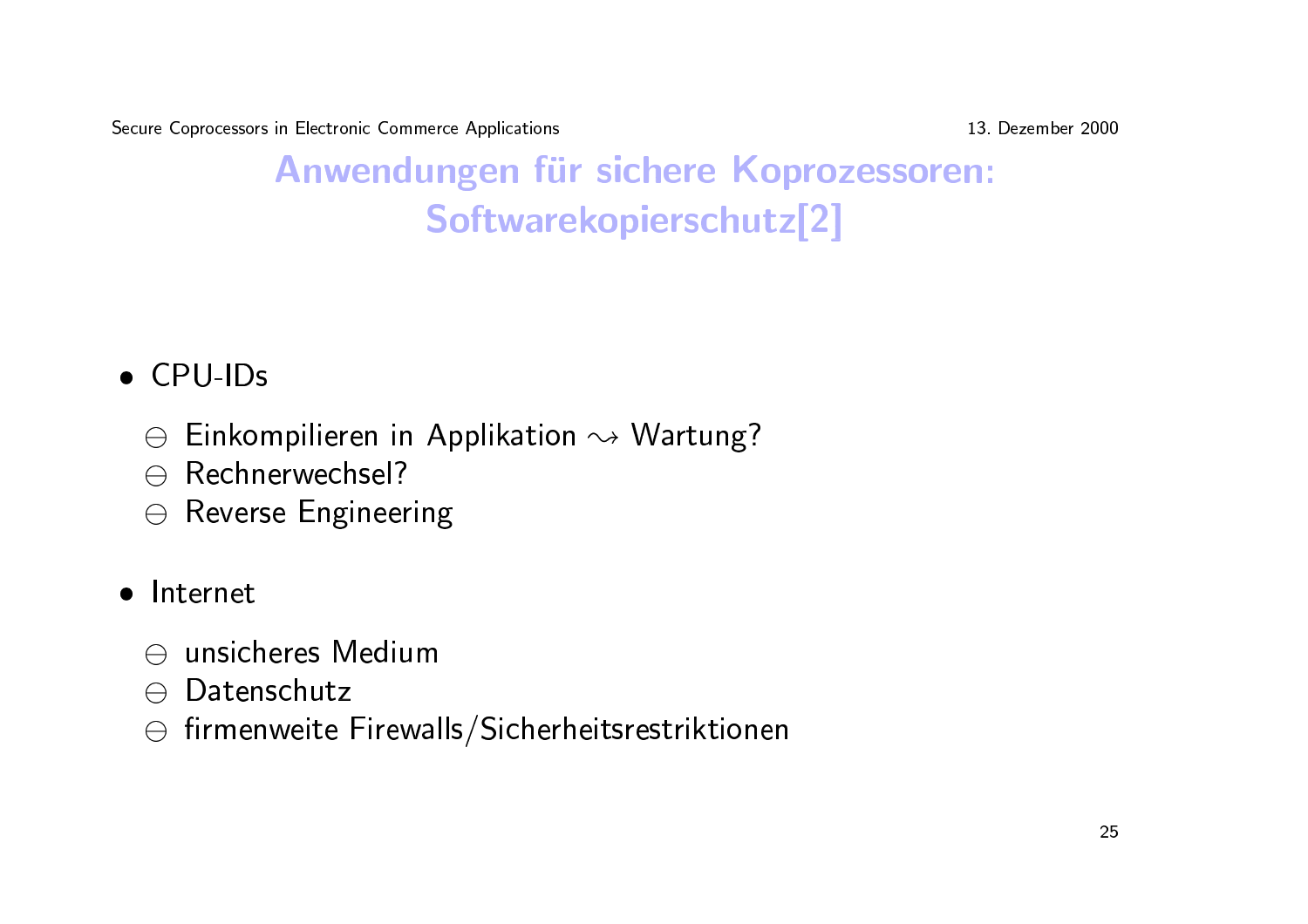13. Dezember 2000

Anwendungen für sichere Koprozessoren: Softwarekopierschutz[2]: sicherer Koprozessor

- Sicherer Koprozessor speichert Schlüssel
- "Multifunktions-Dongle"
- Verschlüsselte Binaries erlauben Backups
- speziell zugeschnittene Software
	- läuft komplett oder teilweise am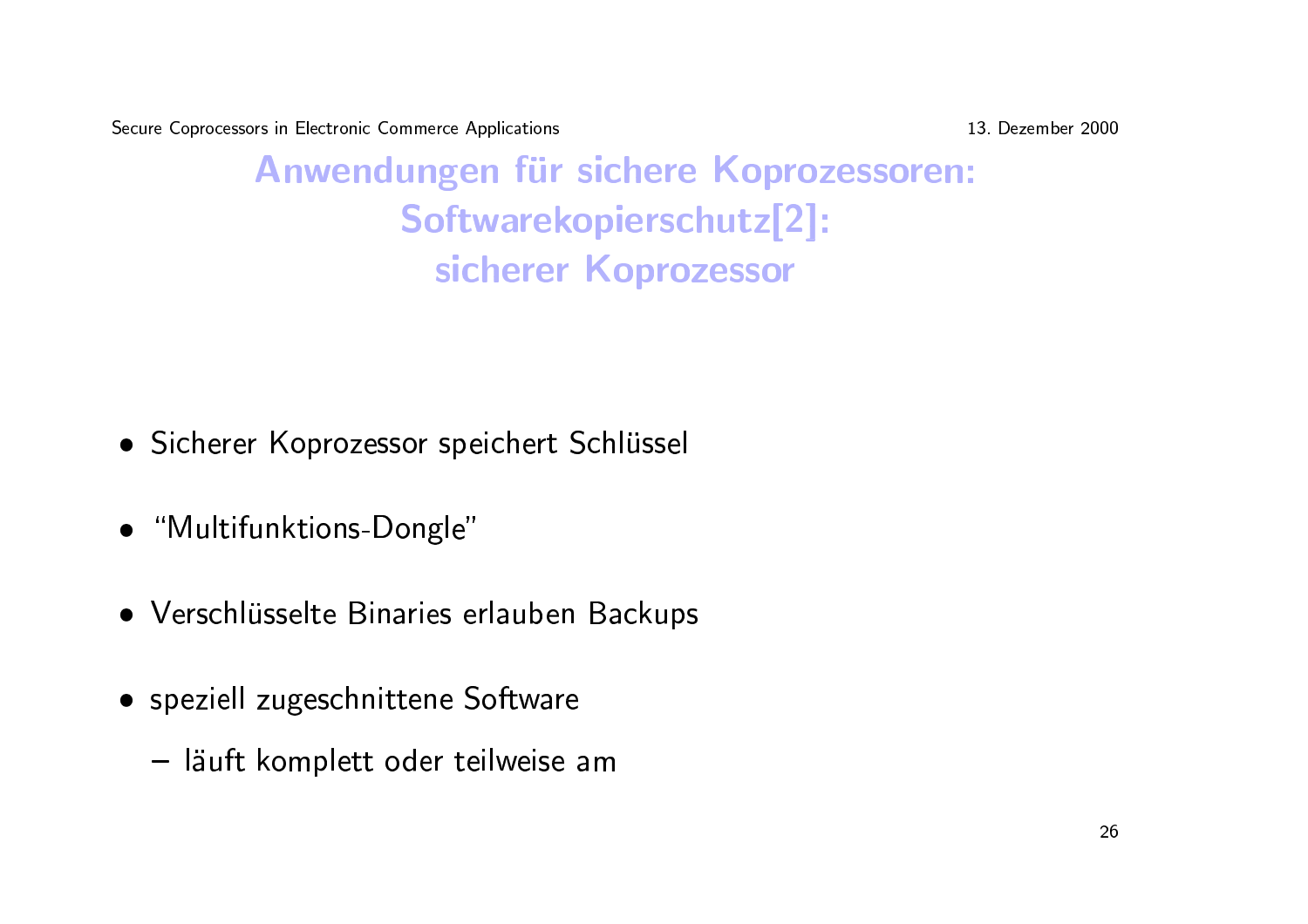- $\rightarrow$  Crypto-Paging
- Voraussetzung: ungehacktes  $OS \rightarrow$  Schicht 0 ROM Bootstrap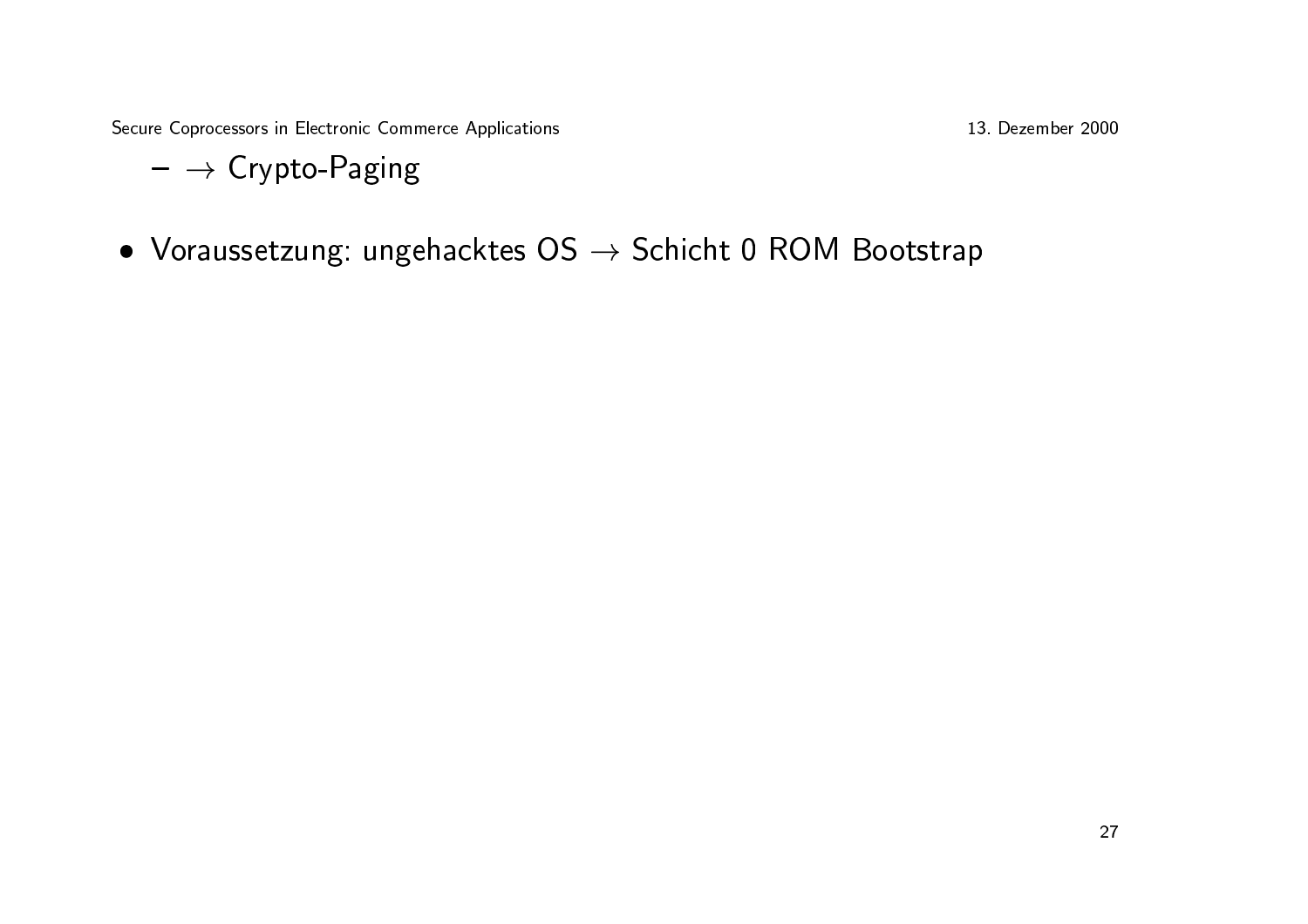13. Dezember 2000

#### **Elektronische Währung**

- Generierung/Eliminierung von Geld
- Eigenschaften (wie ACID bei RDBMS)
	- Fehleratomarität bei Transaktionsabbruch zurück zum Start
	- Permanenz korrekte Zustände bleiben erhalten
	- Serialisierbarkeit Reihenfolge bei Programmnebenläufigkeit egal  $\rightsquigarrow$  selbes Endergebnis wie bei serieller Ausführung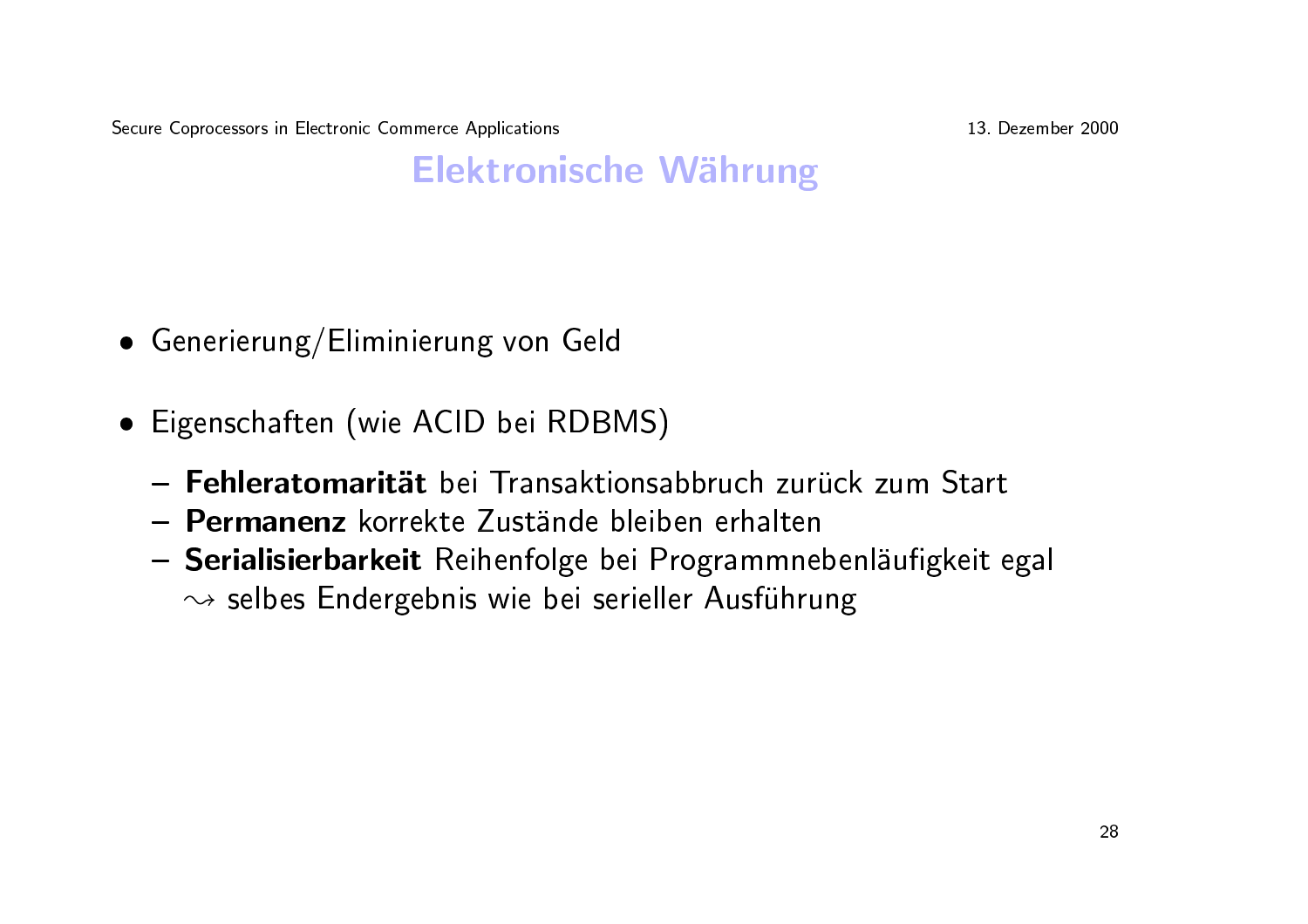13. Dezember 2000

#### Elektronische Währung: Geldanalogie

- Geldanalogie
	- $-$  Anonym
	- Seriennummern
	- Generierung/Eliminierung nur durch "Notenbanken"
	- sicherer Koprozessor von Käufer und Verkäufer
		- \* sicherer Kanal
		- \* atomare Transaktion
		- \* ACID Rollbackmechanismen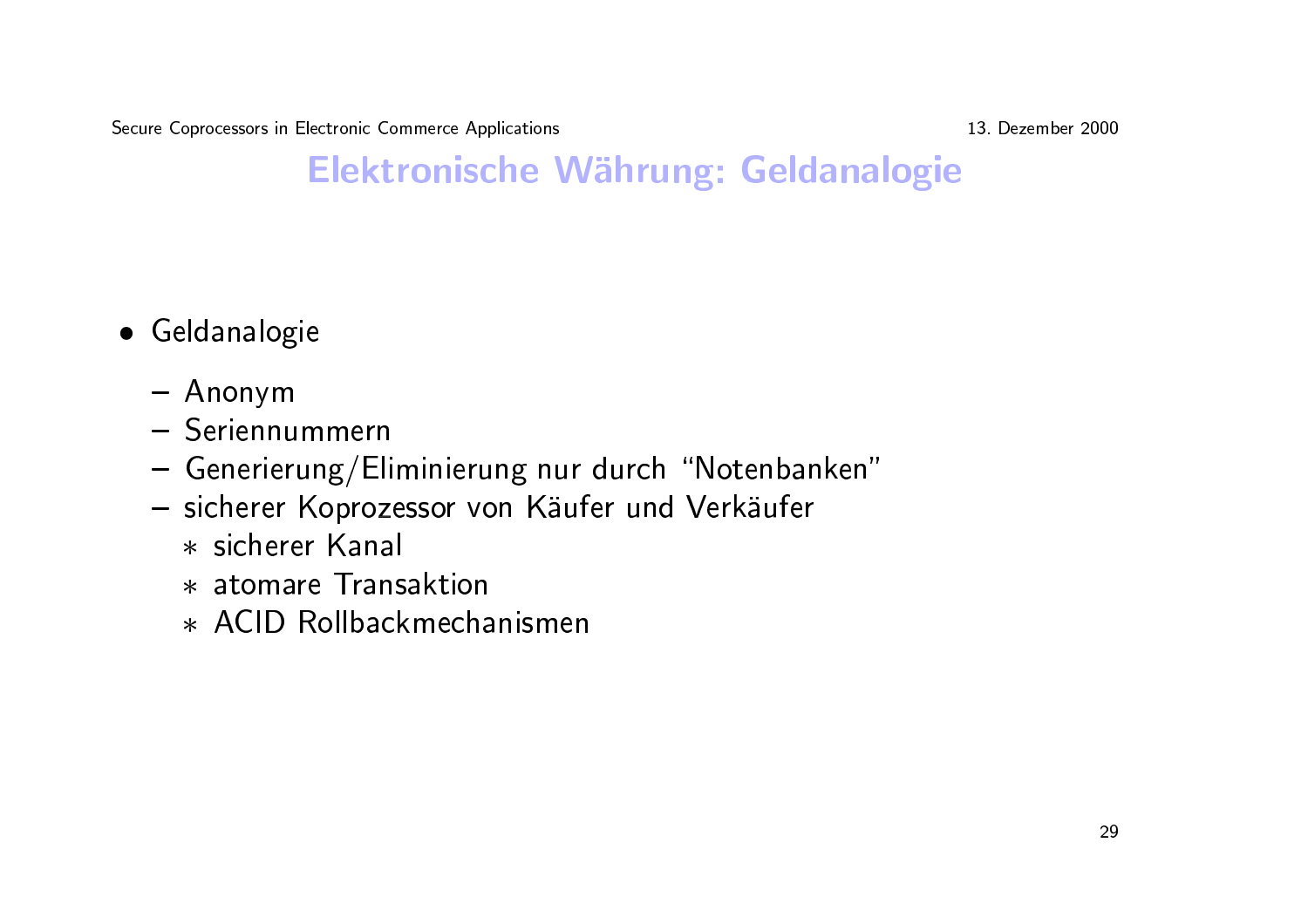13. Dezember 2000

### Elektronische Währung: Bank-Rendezvous-Analogie

- Bank-Rendezvous-Analogie
	- zentralisierter "Bank"-Server
	- ⊕ einfache Zugriffsrechteverwaltung, Kontoverwaltung
	- $\ominus$  schlechte Skalierbarkeit
	- $\ominus$  zentrale Fehlerquelle/Agriffsziel (DoS-Attacken)
	- ⊖ Verlust der Anonymität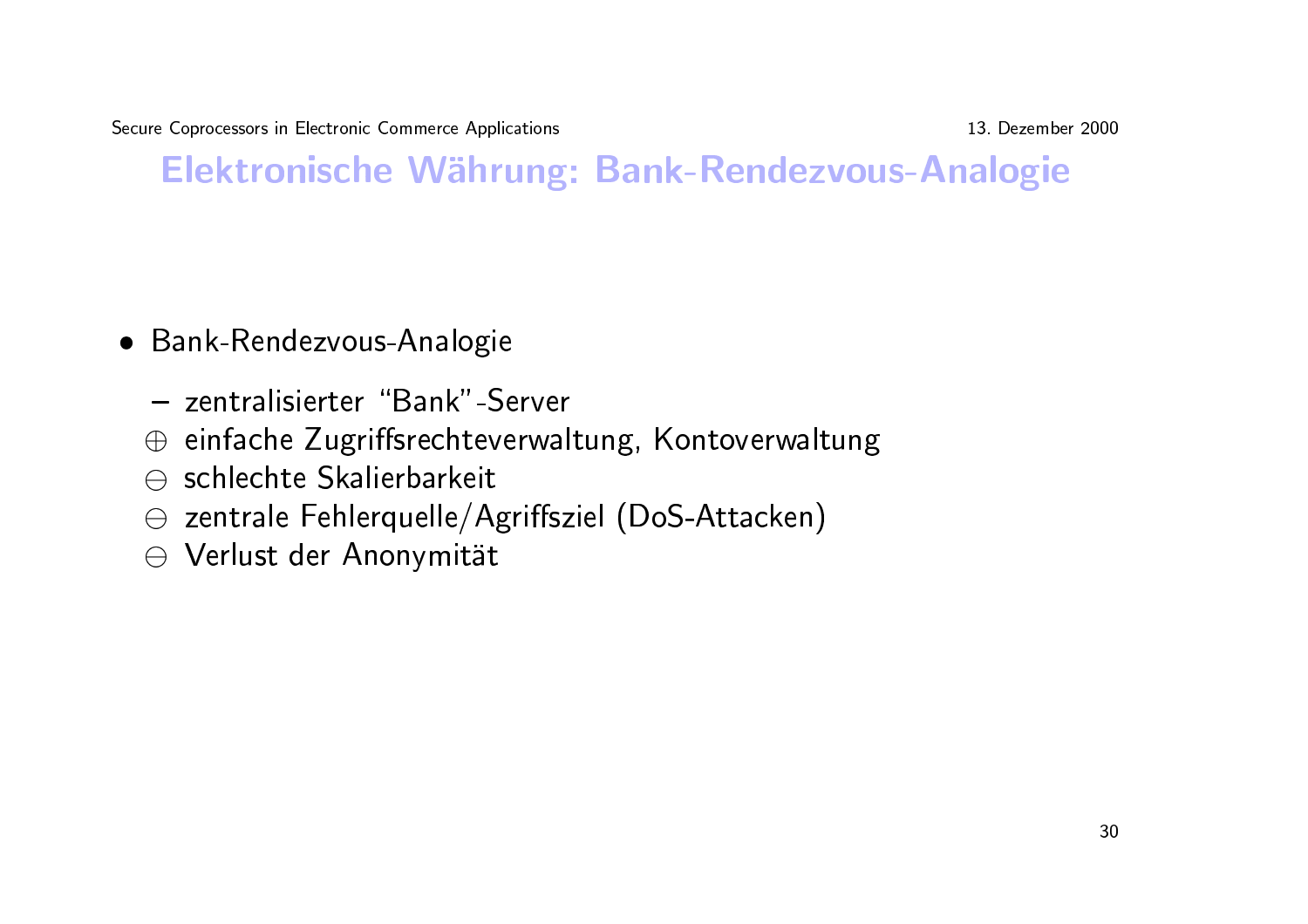13. Dezember 2000

Elektronische Währung: Kreditkarten/Scheckanalogie

- Kreditkarten/Scheckanalogie
	- Käufer und Verkäufer authentifizieren und garantieren Liquidität
	- $\ominus$  für Liquiditätsprüfung im voraus  $\rightarrow$  erst recht Kommunikation zu einem Bankserver notwendig
	- ~> zurück zu Geld- oder Bank-Rendezvous-Analogie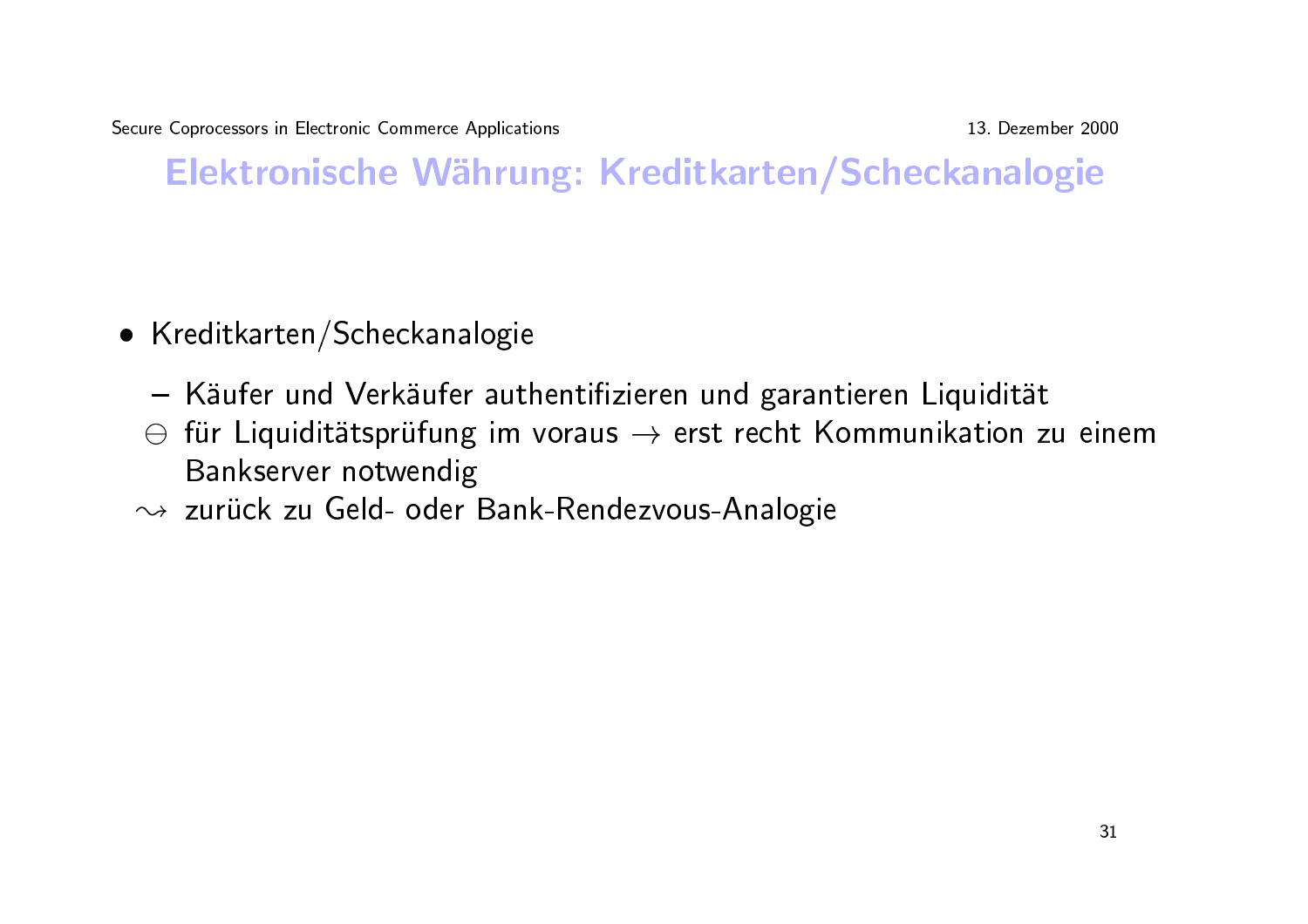13. Dezember 2000

#### "Point-of-Sale" Terminals

- · nicht vertrauenswürdiges Gerät
- keine Garantie für Datenpfade (Tastatur, Bildschirm)
- zB am Bildschirm: 10 ATS Batterien, intern: 1 Mio. ATS Golduhr
- portables Token mit sicherem Anzeigegerät pro Benutzer
- sicheres Anzeigegerät reicht auch für Passworteingabe:
	- sicherer Koprozessor zeigt an: "QZKNCFLXW" (zufallsverschlüsseltes Passwort)[9]
	- mit Pfeiltasten rauf/runter/rechts zum ändern auf zB "ZAHNPASTE"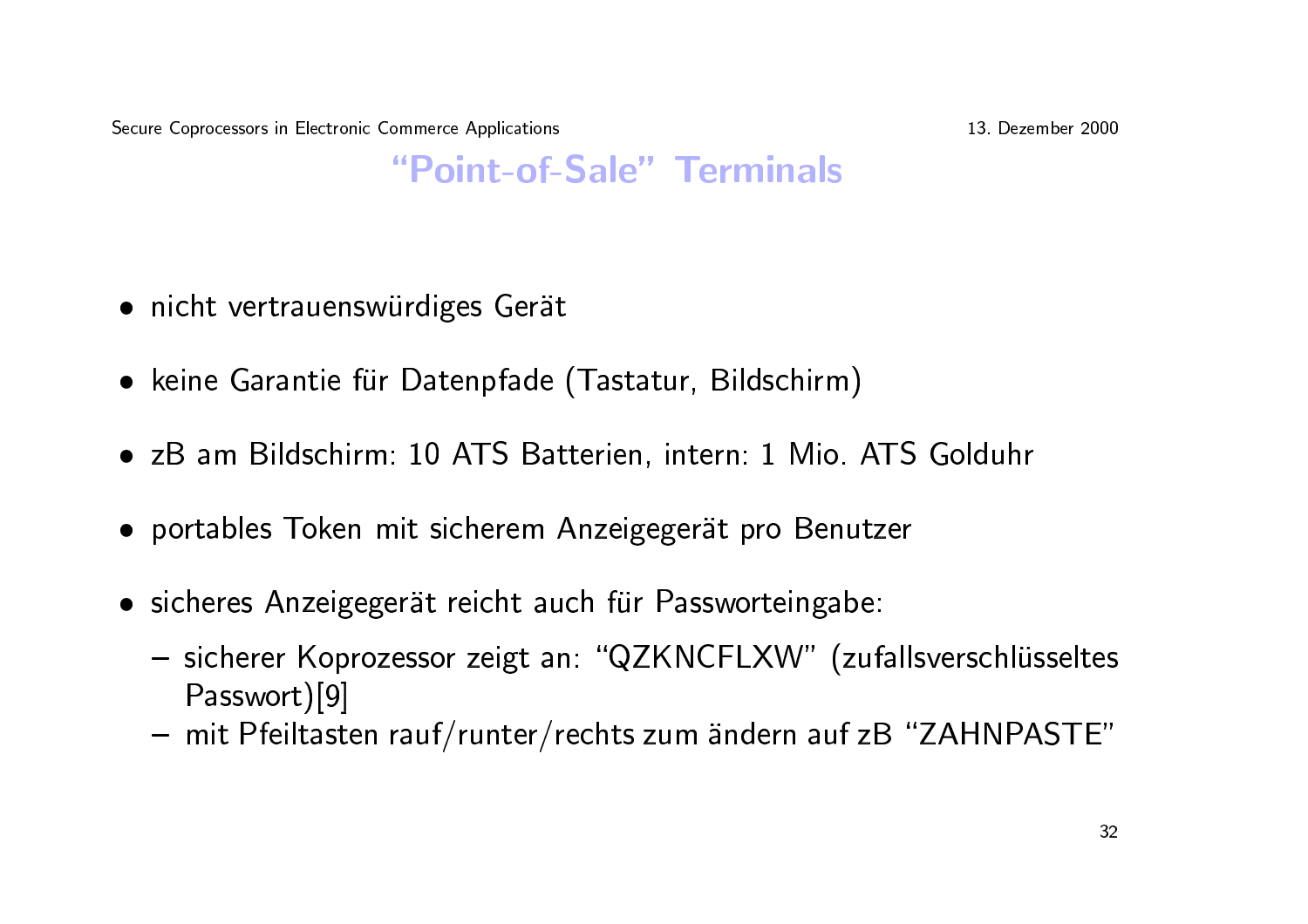13. Dezember 2000

#### **Alternativen**

- DigiCash  $([10]$  und  $[11])$
- NetBill  $([12])$
- reine Softwarelösungen
- verlassen sich auf heutige Sicherheitsstandards im Internet
- $\bullet \rightsquigarrow$  unsichere Schlüsselverwaltung
- $\bullet \rightsquigarrow$  und/oder Zentralisierung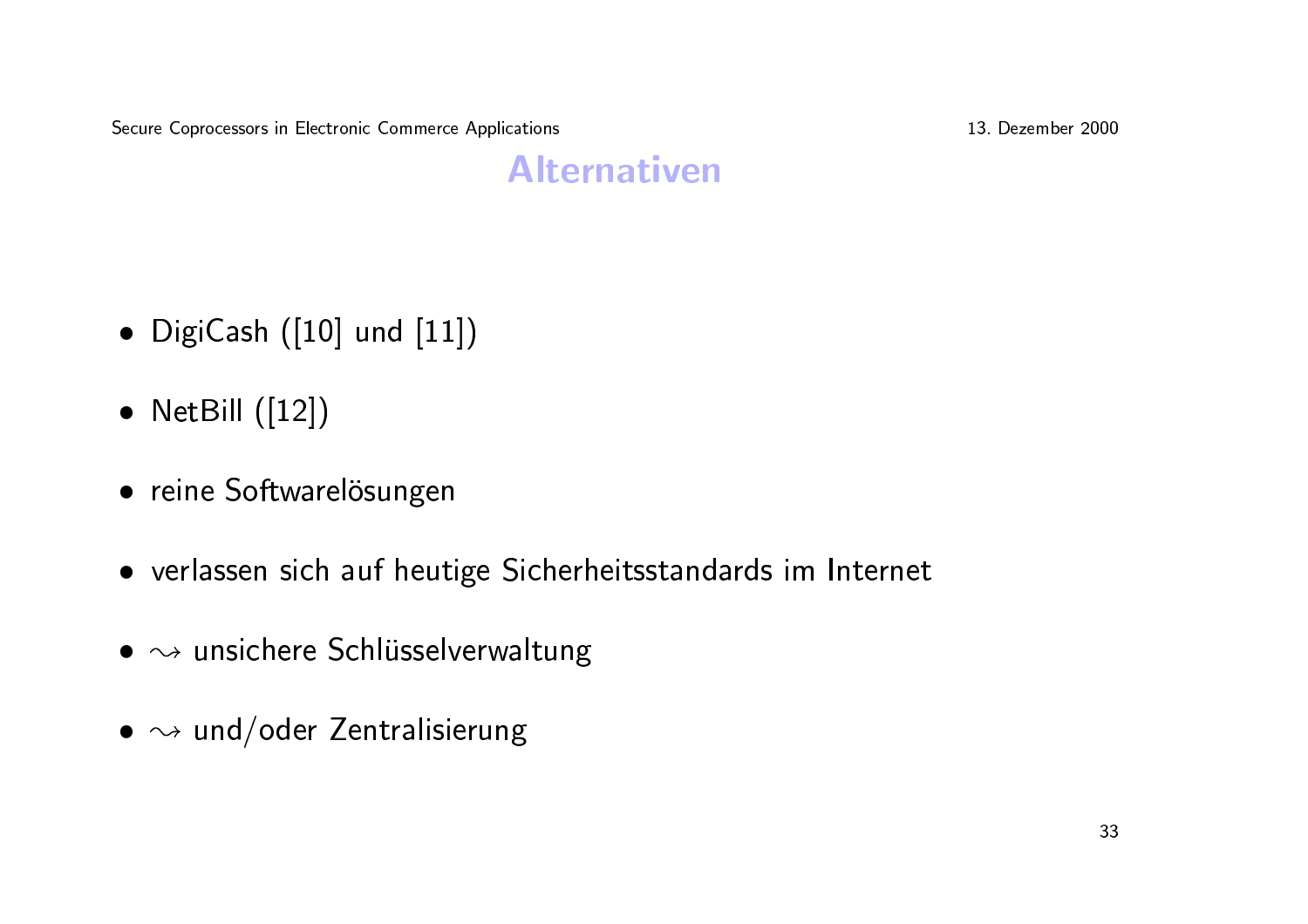#### **Elektronische Verträge**

- multi-party Verträge: elektronische Marktplätze, "Superdistribution"
	- Käufer darf im Namen des Erzeugers wieder weiterverkaufen
	- Basispreis darf nicht unterschritten werden
	- Wiederverkäufer kann das Produkt nicht verändern
- Flugbörsen
	- Kundenanfrage: max. Preis, Ziel, Datum
	- Reiseagenturen: bieten mit
	- bei Zuschlag: kauft Karten bei Fluggesellschaft
	- Karten sind auch verschlüsselte Objekte
	- alle Transfers über sichere, ACID-konforme Kanäle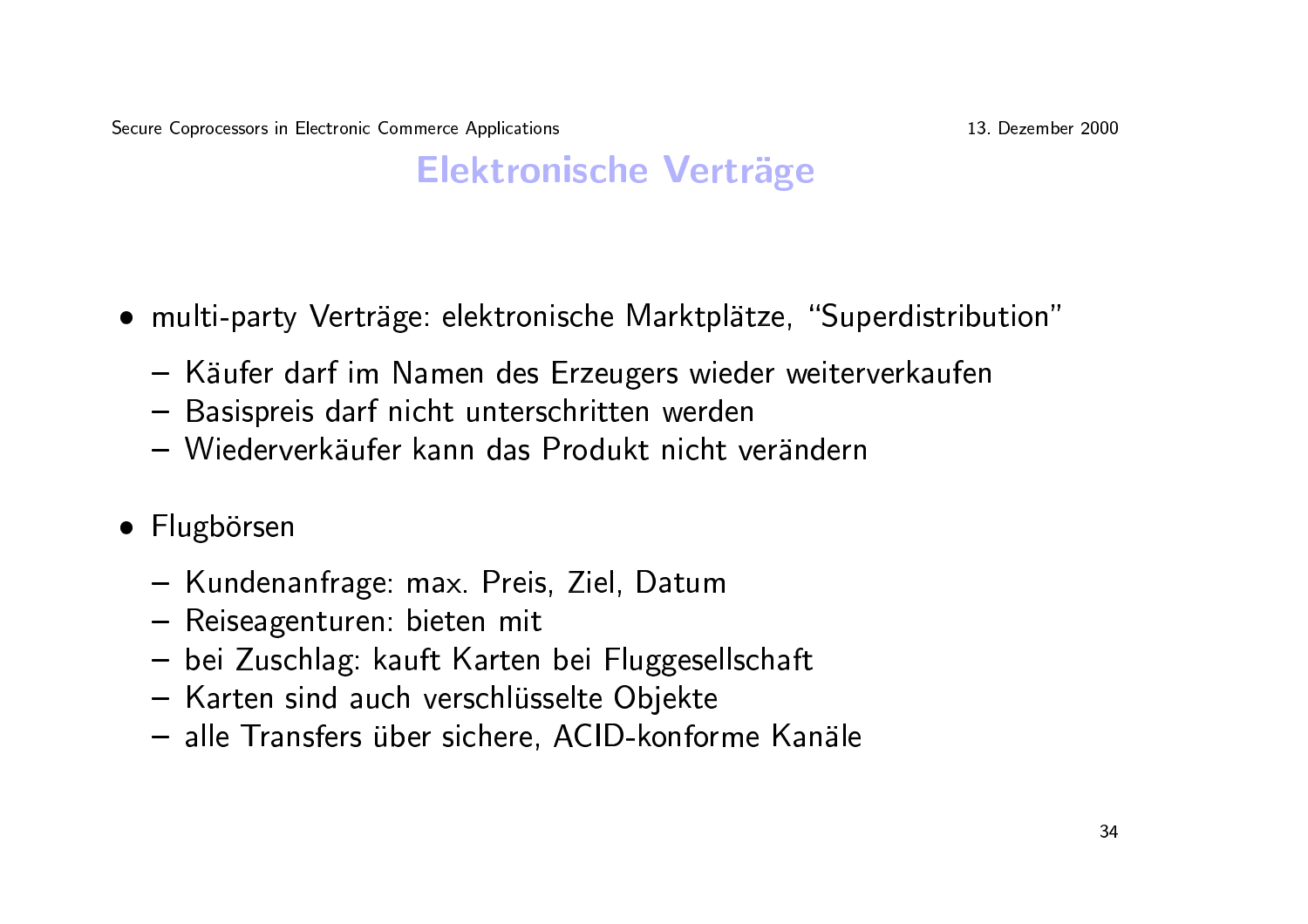13. Dezember 2000

#### **Grundsätzliche Sicht**

- alle geschützten Objekte
	- in sichere Koprozessoren
	- ACID Transaktionsgarantien
	- korrekter Authentifizierungsschutz
- für Verhalten: ausdrucksstarke Beschreibungssprache
	- Authentifizierung
	- Objekttransfer zu anderen Kommunikationspartnern
	- Zeitrestriktionen (zB Öffnungszeiten und Deadlines)
	- grundsätzliche Programmiersprachenprimitiven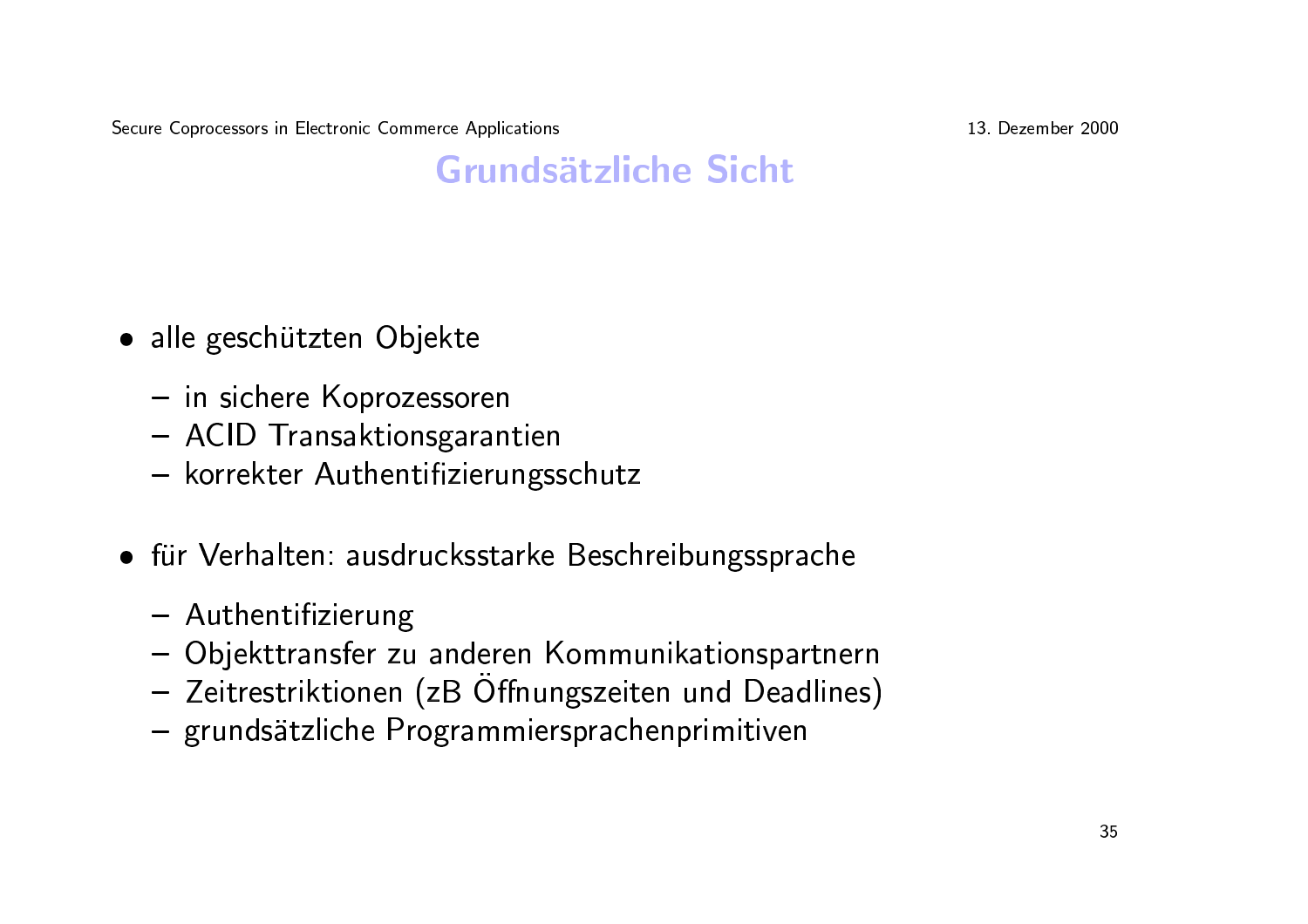13. Dezember 2000

### **Sichere Post**

- schützenswerte Teile
	- Schutz von Briefinhalt
	- Verschlüsselung von Sender/Empfänger
	- Briefmarken
- U.S. Postal Services
	- 40.000 Postämter
	- 165 Milliarden Poststücke jährlich([13])
	- Frankiermaschine zieht Markenwert intern ab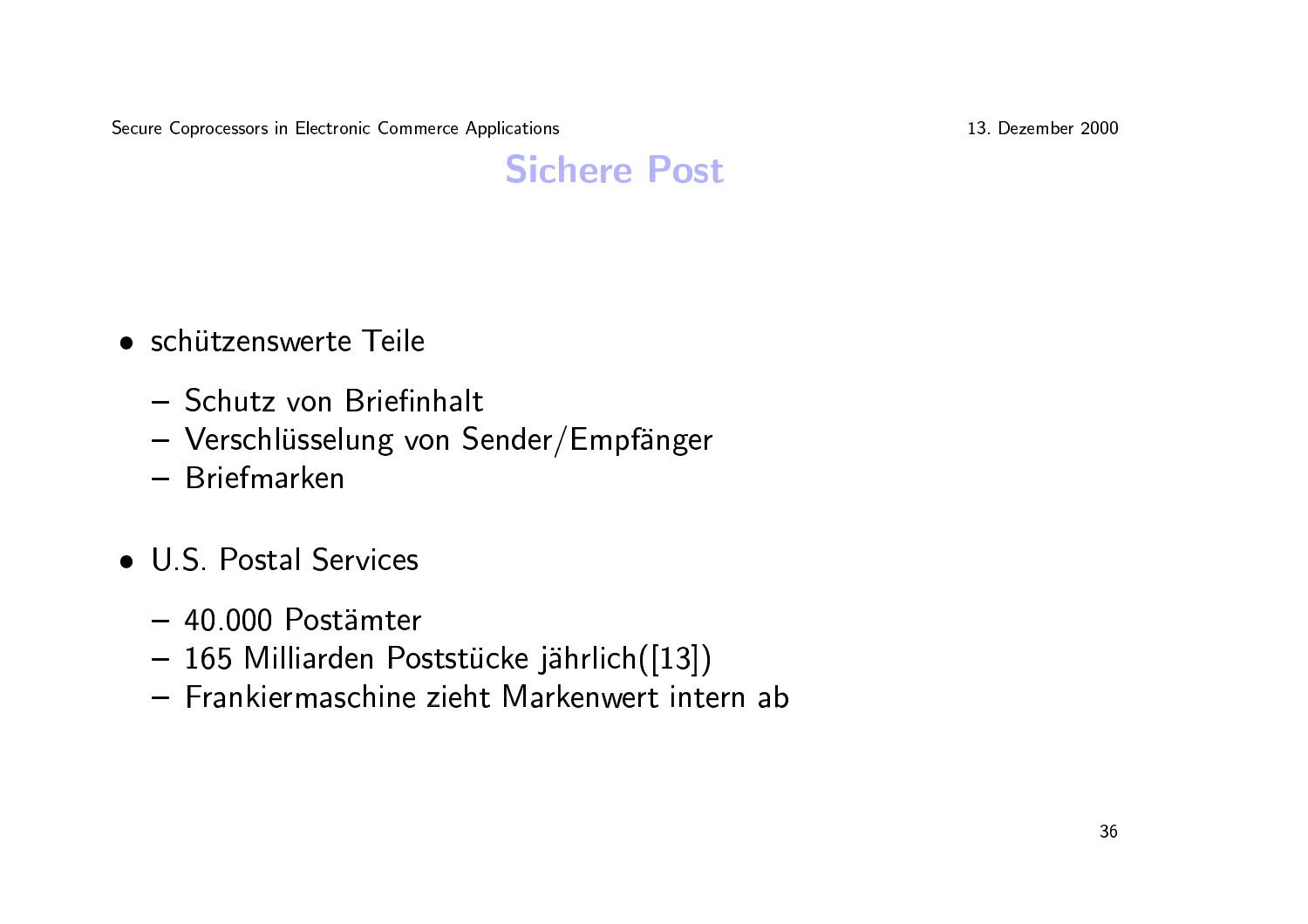13. Dezember 2000

# **Sichere Post[2]**

- Vier mögliche Attacken
	- modifizierter Frankierzähler
	- gefälschte oder kopierte Briefmarken
	- unerlaubte Benutzung der Frankiermaschine
	- Diebstahl einer Frankiermaschine (82.000 verloren oder gestohlen!!!)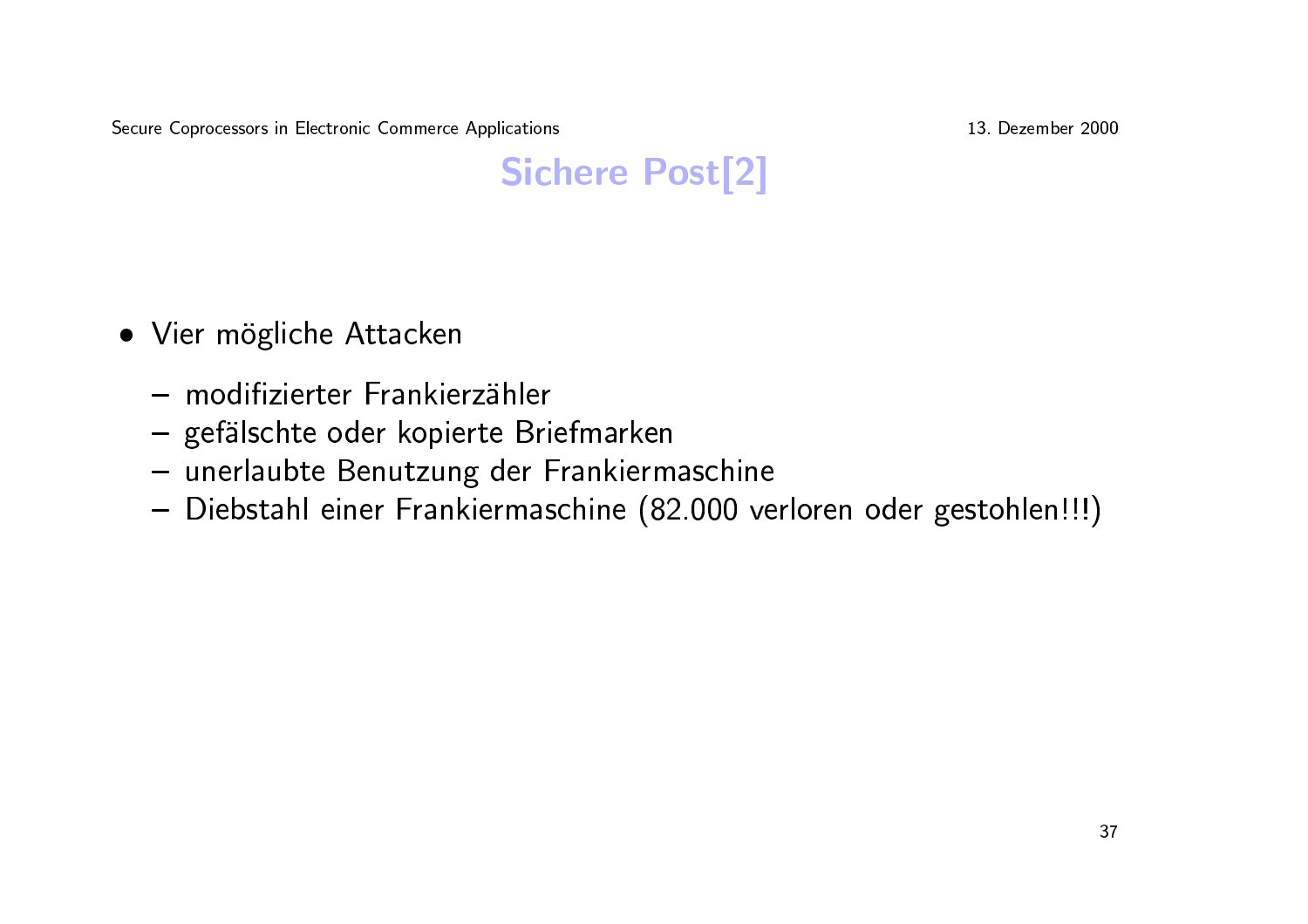13. Dezember 2000

# Sichere Post[3]: Digitale Crypto-Marken

- Digitale Crypto-Marken
	- Barcode oder PDF417-Codierung ([14])
	- PC löst Authentifizierungsproblem
	- drucken mit normalem Laserdrucker
	- wichtige Information am Poststück
		- \* Absender- und Empfängeradresse
		- \* Wert der Marke
		- $*$  Serien $\#$  und Sequenz $\#$  der Softwareinstanz (im Postamt)
		- \* Zeitstempel
	- Unfälschbar
	- Kopien gehen immer an gleichen Empfänger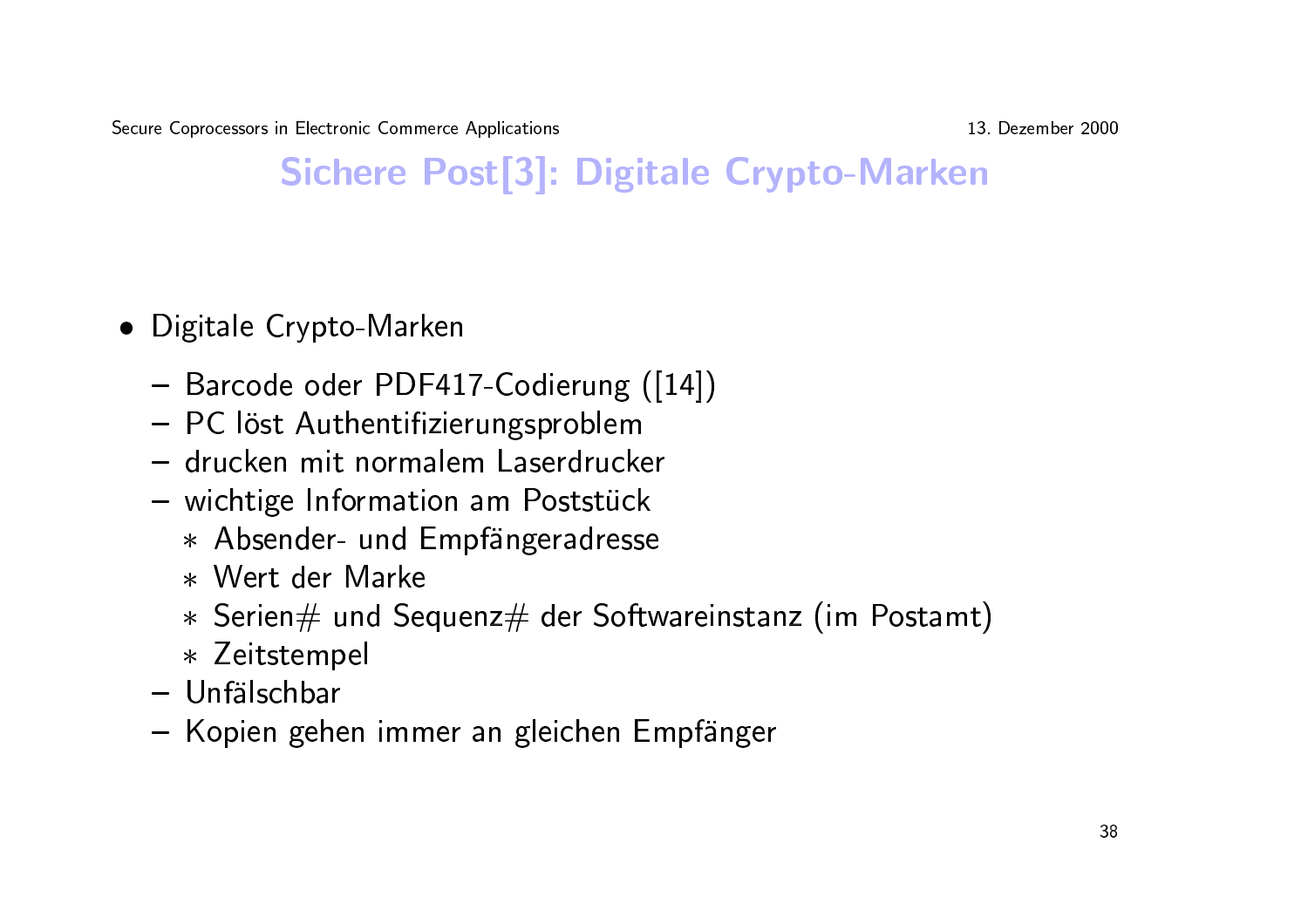13. Dezember 2000

# Sichere Post[3]: Erkennen von unerlaubten Kopien

- erste Hochrechnung
	- ein Kilobyte pro Marke
	- 165 Milliarden Marken
	- $-\infty$  erscheint komplett sinnlos
- natürliche physische Verteilung von Empfängern
	- Sortierung nach PLZ
	- 600 regionale Vorverteilerposten
	- max. 6 Monate "Lebensdauer" einer Marke
	- 80 Mrd. Inlandsversendungen
	- $\rightsquigarrow$  130 Mio. Marken  $\rightarrow$  unter 130GB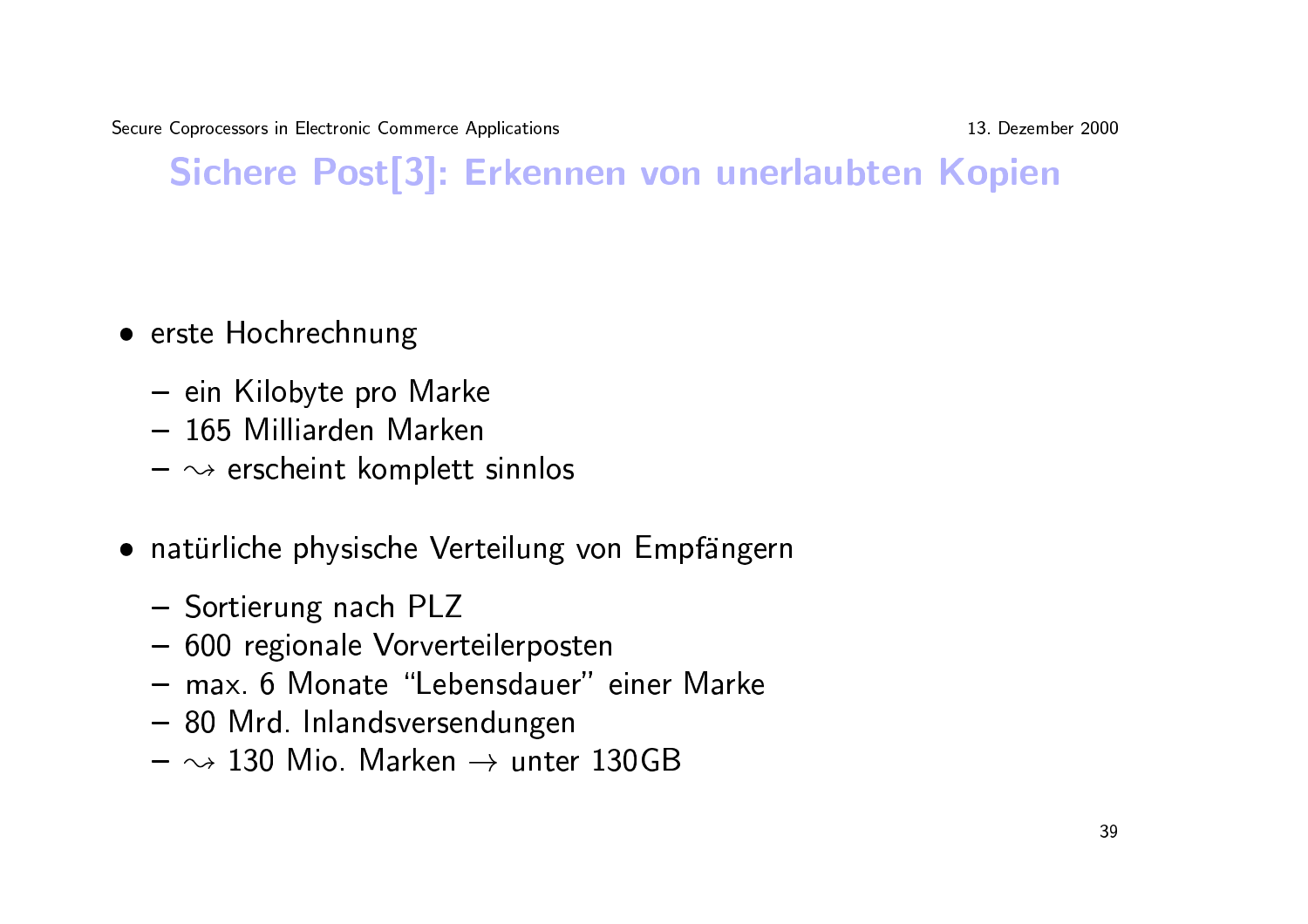-- - -- - 

s<br>13. Dezember 200

# pprocessors in Electronic Commerce Applications<br>
Sichere Post[3]: Erkennen von unerlaubten Kopien: #%\$ **Optimierungen** von<br>ung

- Optimierun<br>● Optimierun
	- G  $-$  Check beim Eingangspostamt
- vtimierung<br>Check beim Eingangspostamt<br>\* hohe Wahrscheinlichkeit, dass beide Poststücke im gleichen Gebie pumierung<br>Check beim Eingan<br>\* hohe Wahrscheir<br>aufgegeben werd<br>anderer Aufgabeort ass beide <mark>Pc</mark><br>rverteilerpost
	- G
	- \* Standleitungen zwischen Vorverteilerposten aufgegeben werden<br>- anderer Aufgabeort<br>\* Standleitungen zwischen Vorverteilerpost<br>\* Vergleiche on-line oder im Batch-Betrieb
		-
		- \* Dimensionierung abhängig notwendiger Aufdeckungsgeschwindigkeit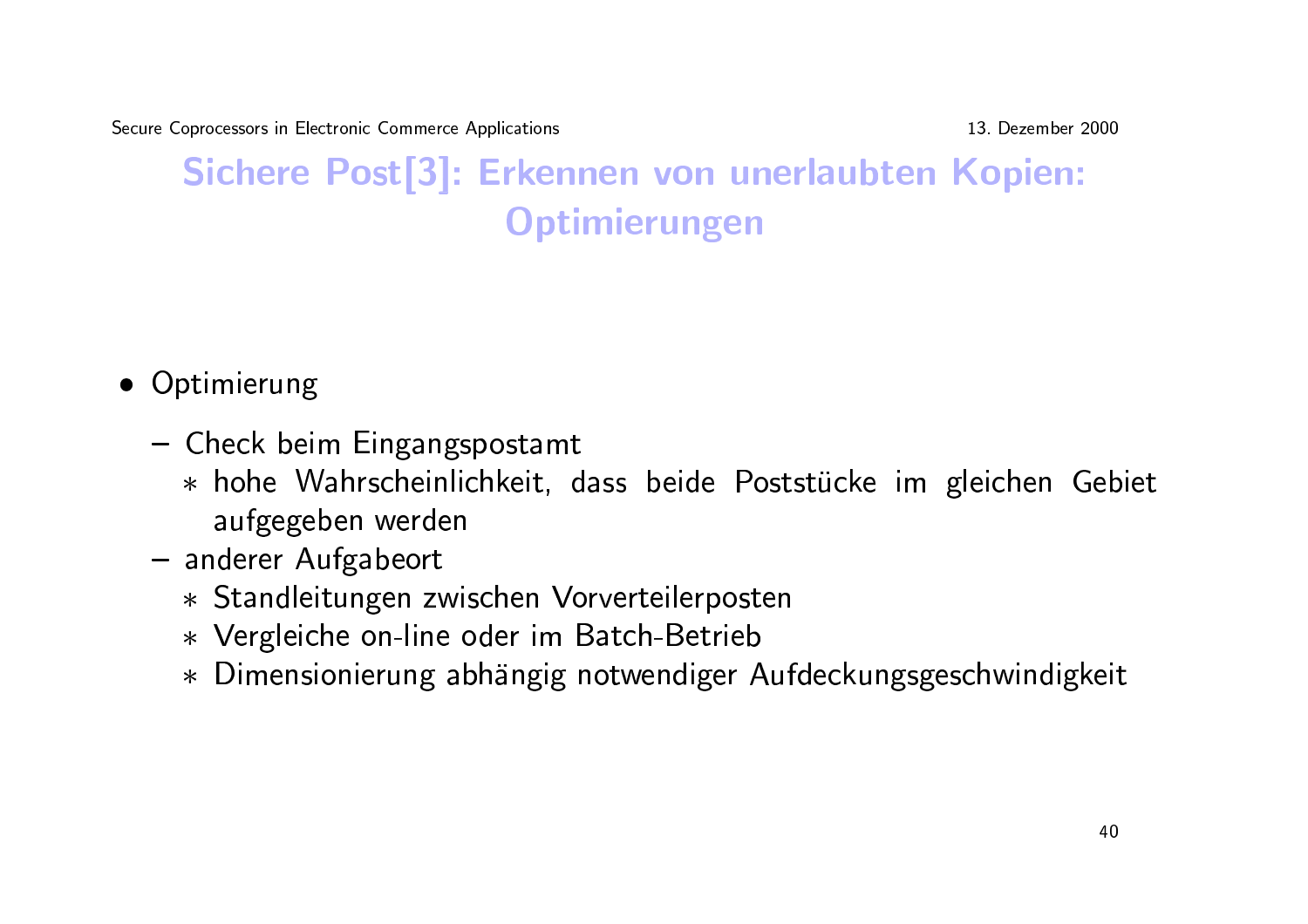#### **Zusammenfassung**

- $\bullet$  Rückblick
	- Gefahren und deren Beseitigung durch sichere Koprozessoren
	- Familie der sicheren Koprozessoren
	- Hardware- und Softwareanforderungen
	- zwei Beispielimplementierungen
	- High-Level Applikationen für sichere Koprozessoren

#### • Abschluss

- fehlende Benutzerakzeptanz
- versteckte Sicherheit durch Standardgeräte in PCs
- adaptierte Standardanwendungen (Email clients, Dateisysteme...)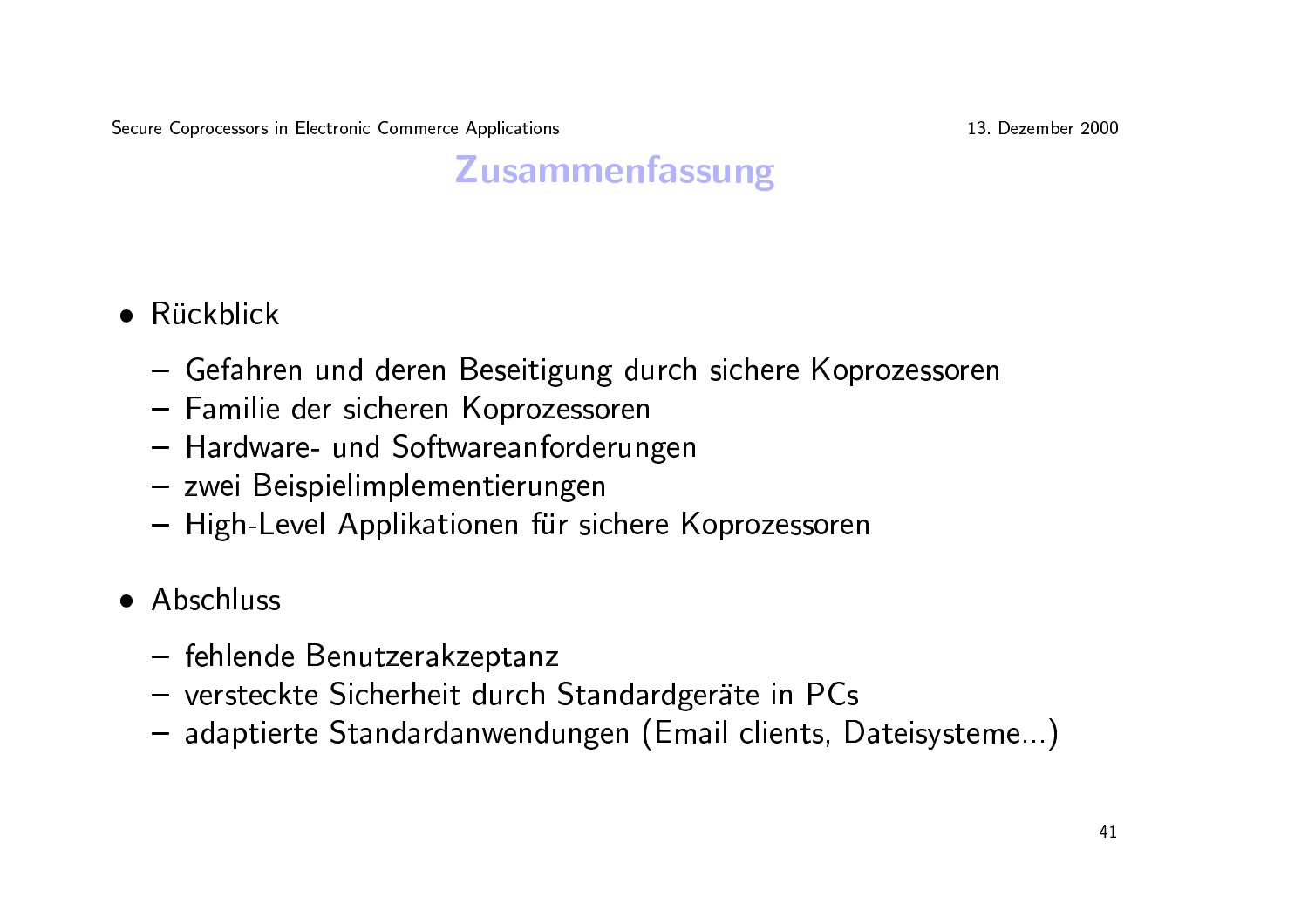# Literatur

- [1] Bennet Yee, J.D. Tygar, "Secure Coprocessors in Electronic Commerce Applications"
- [2] "Dyad" Homepage: http://www.cs.cmu.deu/afs/cs/project/dyad/www/
- [3] Joan Dyer, Ron Perez, Sean Smith, Mark Lindemann, "Application Support Architecture for a High-Performance, Programmable Secure Coprocessor"
- [4] Elaine R. Palmer, Sean W. Smith, Steve Weingart, "Using a High-Performance, Programmable Secure Coprocessor"
- [5] Sean W. Smith, "Secure Coprocessing Applications and Research Issu $es''$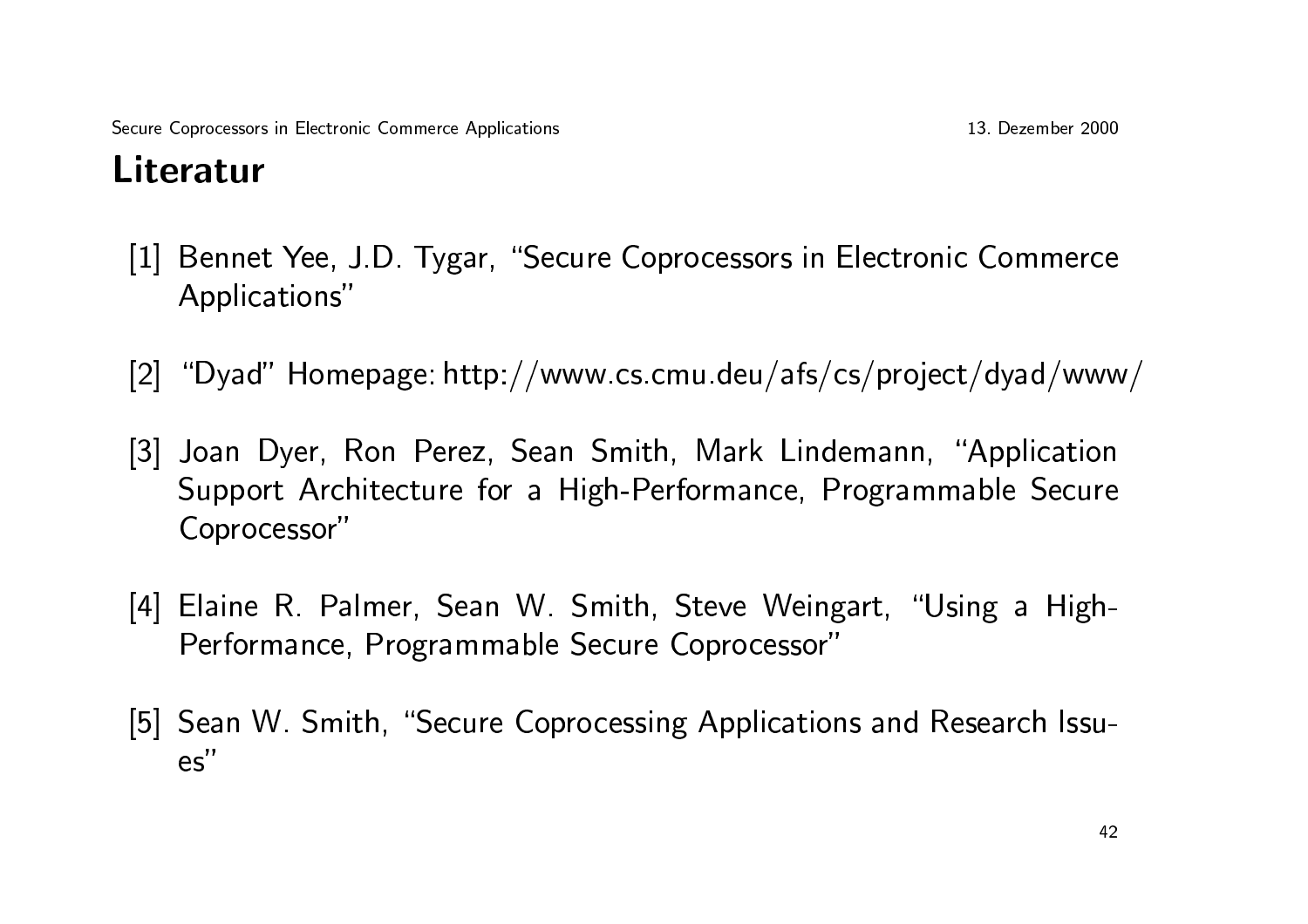- [6] Richard M. Karp and Michael O. Rabin, "Efficient randomized patternmatching algorithms" Technical Report TR-31-81, Aiken Laboratory, Harvard University, December 1981
- [7] Blum, Blum, and Shub, "Comparison of two pseudo-random number generators", Advances in cryptology: CRYPTO-82, pages 61-79, 1983
- [8] Namuel Blum and Silvio Micali, "How to generate cryptographically strong sequences of pseudo-random bits", SIAM Journal on Computing, 13(4):850-864, November 1984
- [9] M. Abadi, M. Burrows, C. Kaufman, and B. Lampson, "Authentication and delegation with smart-cards", Technical Report 67, DEC Systems Research Center, October 1990

[10] Stefan Brand, "An efficient off-line electronic cash system based on the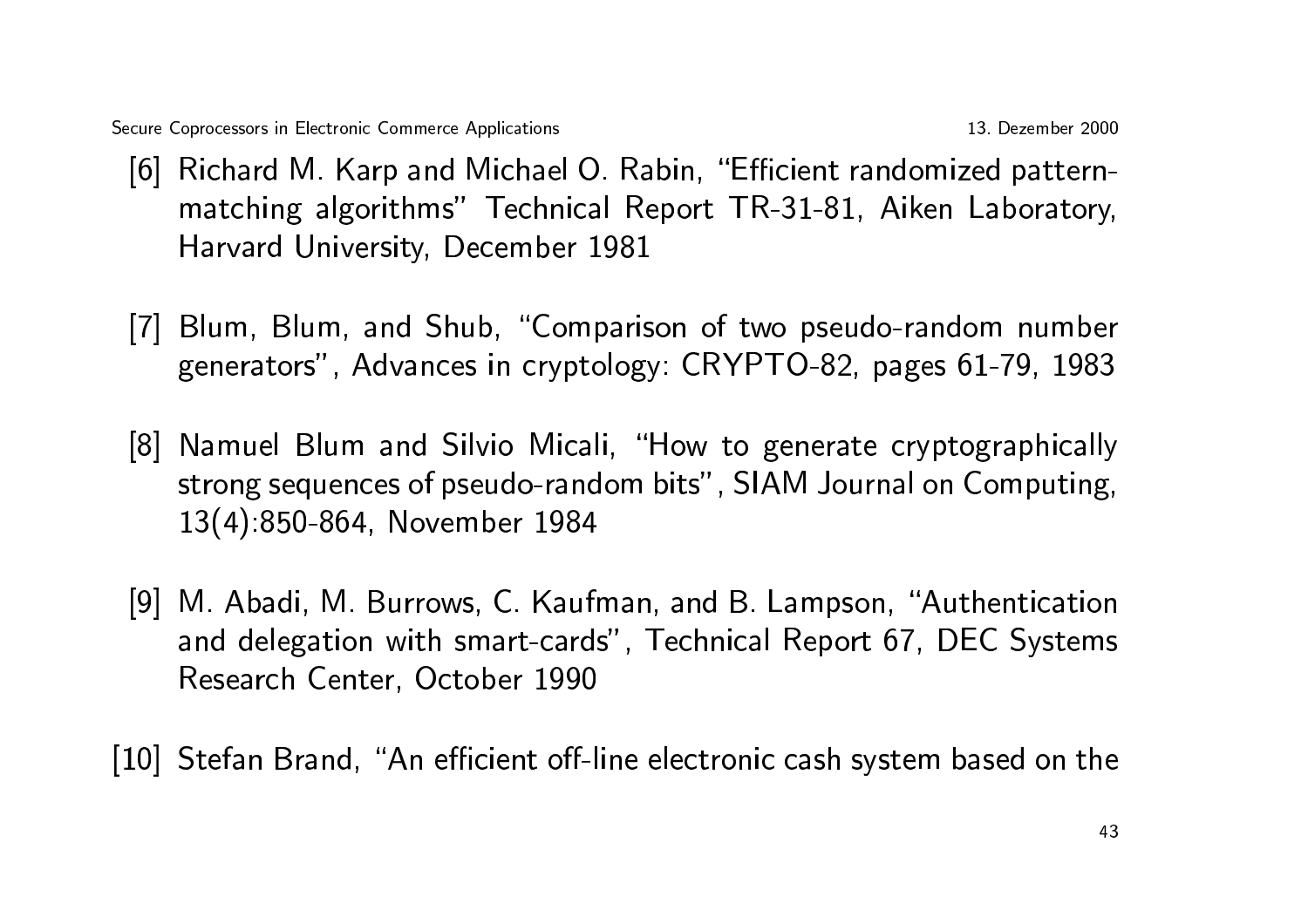13. Dezember 2000 Secure Coprocessors in Electronic Commerce Applications representation problem", Technical Report CS-R9323, Centrum voor Wiskunde en Informatica, 1993

- [11] David Chaum; "Security without identification: Transaction systems to make big brother obsolete", Communications of the ACM, 28(10):1030-1044, October 1985
- [12] Marvin Sirbu and Doug Tygar, "Netbill: An internet commerce system optimized for networked delivered services", IEEE Compcon '95 Coference, pages 20-25, March 1995
- [13] U.S. Postal Service, "Annual report of the postmaster general", fiscal year 1991
- [14] Stuart Itkin and Josephine Martell, "A PDF417 primer: A guide to understanding second generation bar codes and portable data files",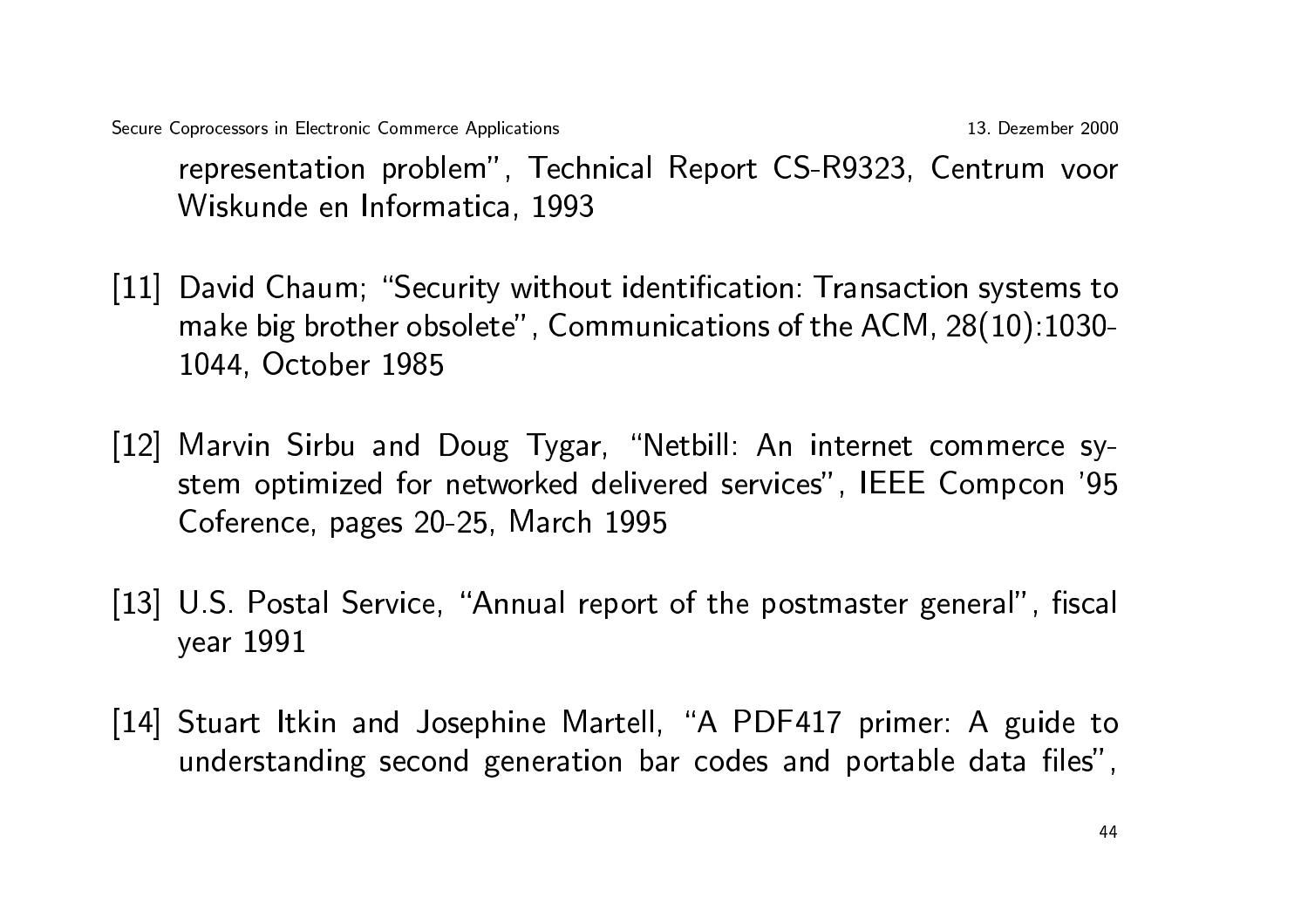13. Dezember 2000

Technical Report TR-31-81, Aiken Laboratory, Harvard University, December 1981